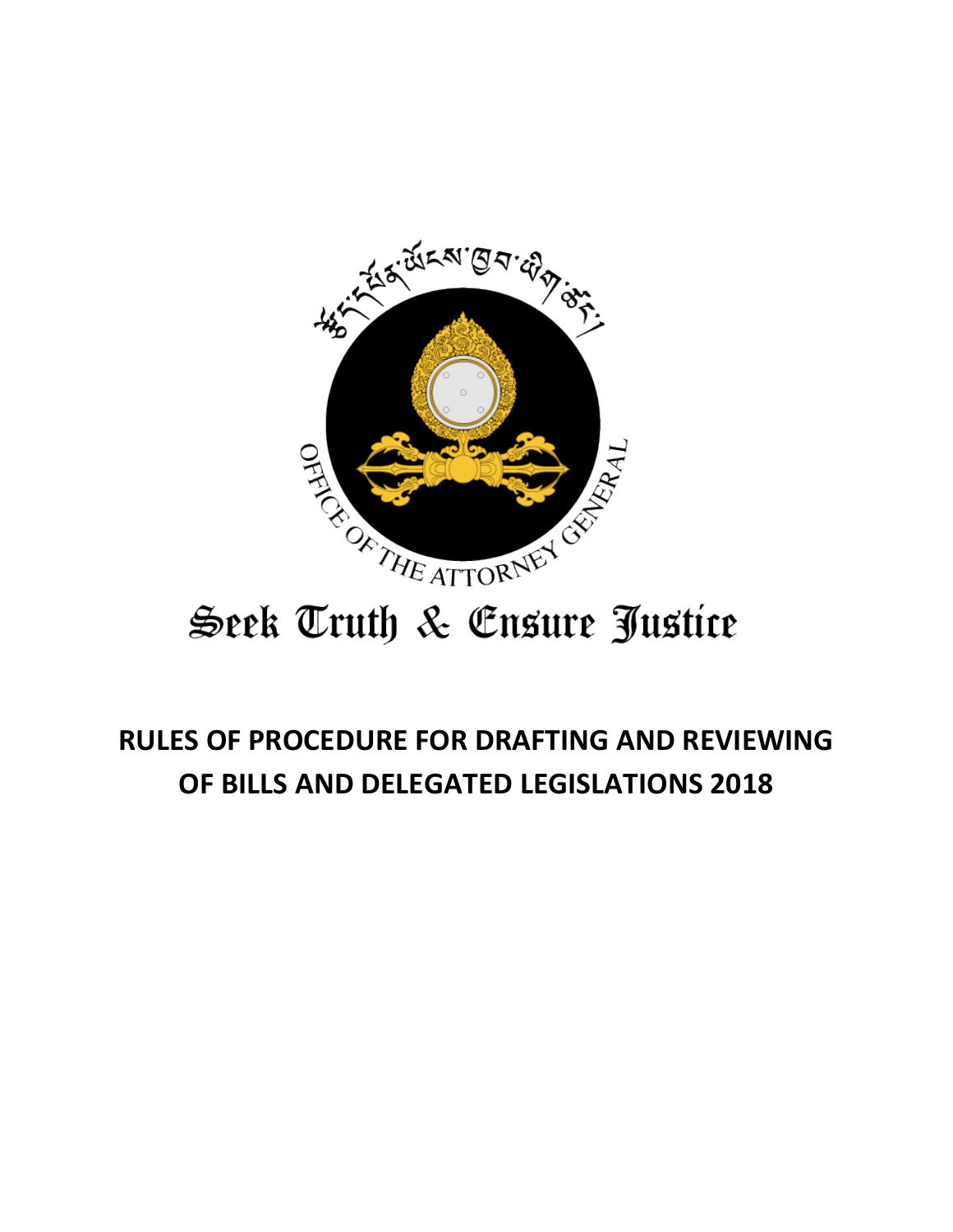

Seek Truth & Ensure Justice Royal Government of Bhutan

#### Foreword

Pursuant to Sections 54 to 60 of the Office of the Attorney General Act (Act), the Office of the Attorney General (OAG) is mandated to draft or review bills or delegated legislations (legal instruments) referred by the government. In correlation to these important functions, one of the core missions of the OAG is to draft "high quality laws".

In furtherance to the objectives and for effective performance of the drafting and reviewing functions, this Rules of Procedure is framed in exercise of the power granted under Section 101 of the Act to stipulate: the process for drafting or reviewing legal instruments executed in collaboration with the concerned organizations from which the proposal to draft or review legal instruments are originating; the content of policy guidelines; and the responsibilities of drafters.

The OAG and the concerned organizations collaborating with the OAG will observe the requirements under this Rules of Procedure and aspire towards achieving higher quality of drafting and reviewing of legal instruments.

Therefore, the Rules of Procedure for Drafting and Reviewing of Bills and Delegated Legislations is adopted and issued on this 28th of February 2018 which shall come into effect on the 30th of March 2018.



Tashi Delek

Shera Lhundup

Attorney Comeya Gemenatian Office of the Attorney General Thimphu: Bhutan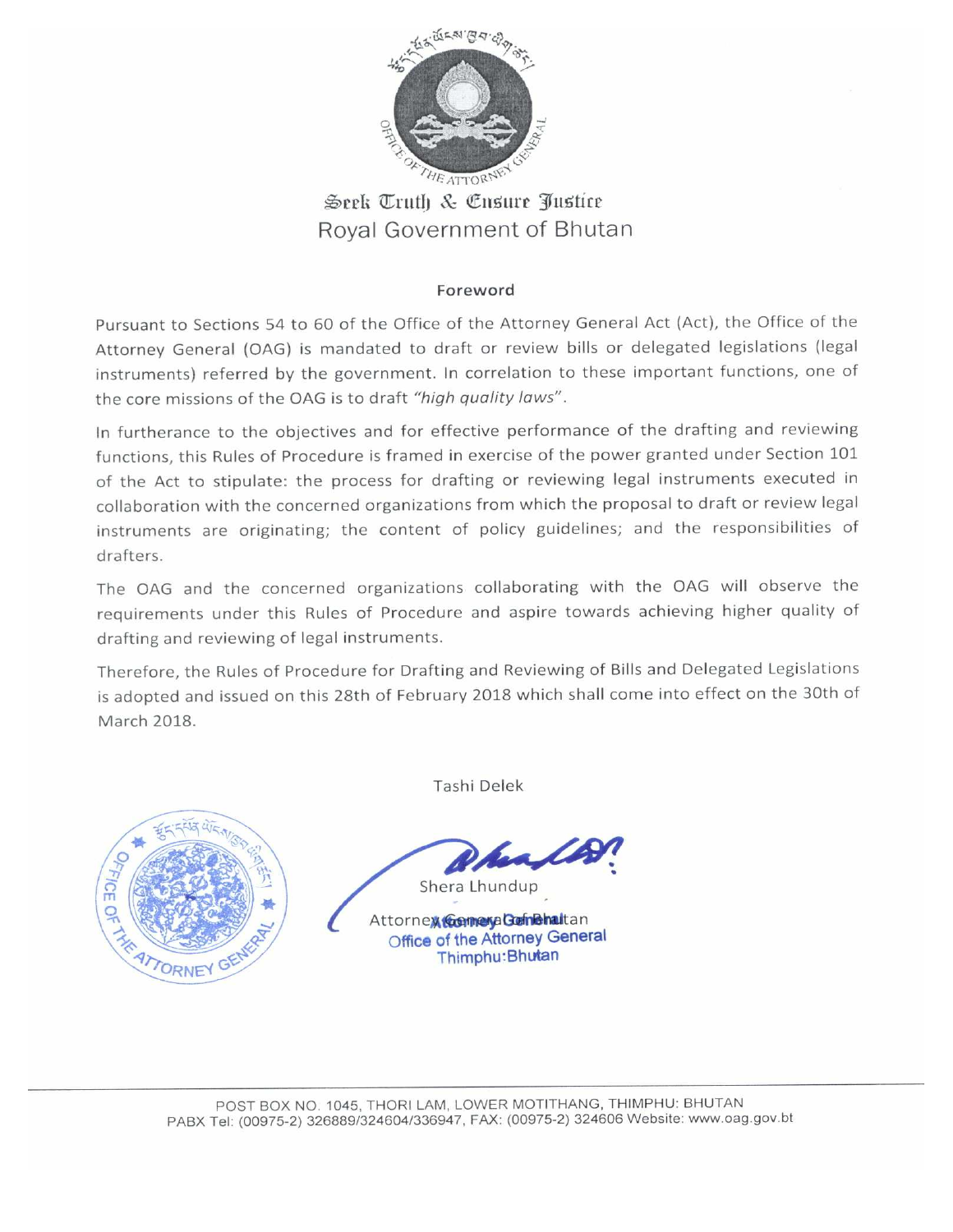| <b>Contents</b>                                                       | Page no.       |
|-----------------------------------------------------------------------|----------------|
| <b>CHAPTER I: PRELIMINARY</b>                                         | 1              |
| <b>Title</b>                                                          | $\mathbf 1$    |
| Commencement                                                          | $\mathbf{1}$   |
| Application                                                           | 1              |
| Purpose                                                               | $\mathbf{1}$   |
| <b>CHAPTER II: DRAFTING AND REVIEW DIVISION</b>                       | $\overline{2}$ |
| <b>CHAPTER III: PROCESS FOR DRAFTING OF BILLS</b>                     | $\overline{2}$ |
| Directives to draft bills                                             | 2              |
| <b>Drafting Instruction</b>                                           | 3              |
| Assignment of work                                                    | 4              |
| <b>Planning of Drafting</b>                                           | 5              |
| Drafting of bills                                                     | 5              |
| <b>Responsibility of drafters</b>                                     | 6              |
| In-house discussion                                                   | 7              |
| Finalization of first draft of the bill                               | 7              |
| Dispatch of final draft of the bill                                   | 7              |
| Presentation to Cabinet or sponsoring ministry                        | 7              |
| Consultation                                                          | 8              |
| Prioritization of drafting                                            | 8              |
| Drafting of bills by other Divisions                                  | 8              |
| Legal opinion on the legislative proposal                             | 9              |
| <b>CHAPTER IV: PROCESS FOR DRAFTING OF DELEGATED LEGISLATIONS</b>     | 9              |
| Directives to draft delegated legislations                            | 9              |
| Delegated legislations to be issued under the authority of a law      |                |
| enacted by Parliament                                                 | 9              |
| Delegated legislations to be issued in exercise of powers consistent  |                |
| with the Constitution but not provided by law enacted by Parliament 9 |                |
|                                                                       |                |

## **TABLE OF CONTENTS**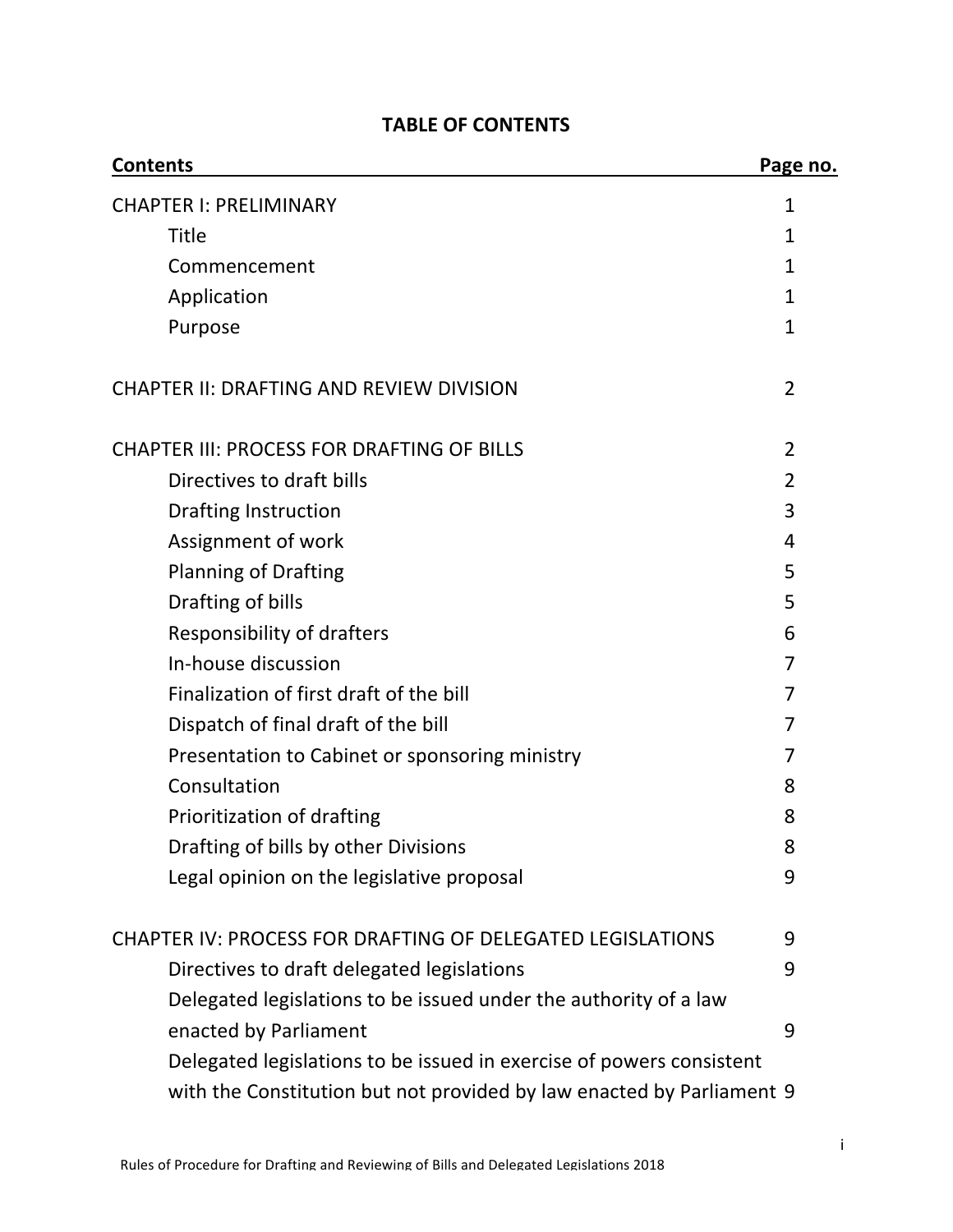| <b>Drafting Instruction</b>                                    | 10 |
|----------------------------------------------------------------|----|
| Assignment of work                                             | 11 |
| Drafting of delegated legislations                             | 11 |
| <b>Responsibility of drafters</b>                              | 12 |
| In-house discussion                                            | 12 |
| Finalization of first draft of the delegated legislation       | 13 |
| Dispatch of final draft of the delegated legislation           | 13 |
| Presentation to Cabinet or sponsoring agency                   | 13 |
| Consultation                                                   | 14 |
| Prioritization of drafting                                     | 14 |
| Drafting of delegated legislations by other Divisions          | 14 |
| Legal opinion on the proposal                                  | 14 |
| <b>CHAPTER V: PROCESS FOR REVIEWING OF BILLS AND DELEGATED</b> |    |
| <b>LEGISLATIONS</b>                                            | 14 |
| Directives to review bills or delegated legislations           | 14 |
| Assignment of work                                             | 16 |
| Review of bills or delegated legislations                      | 17 |
| <b>Responsibility of drafters</b>                              | 17 |
| In-house discussion                                            | 17 |
| Consultation                                                   | 18 |
| Finalization of the draft bill or delegated legislation        | 18 |
| Dispatch of final draft of the bill or delegated legislation   | 18 |
| Presentation to sponsoring ministry or sponsoring agency       | 18 |
| Prioritization of review                                       | 18 |
| Review of bills or delegated legislations by other Divisions   | 19 |
| <b>CHAPTER VI: MISCELLANEOUS</b>                               | 19 |
| Confidentiality                                                | 19 |
| Revision                                                       | 19 |
| Definitions                                                    | 19 |
|                                                                |    |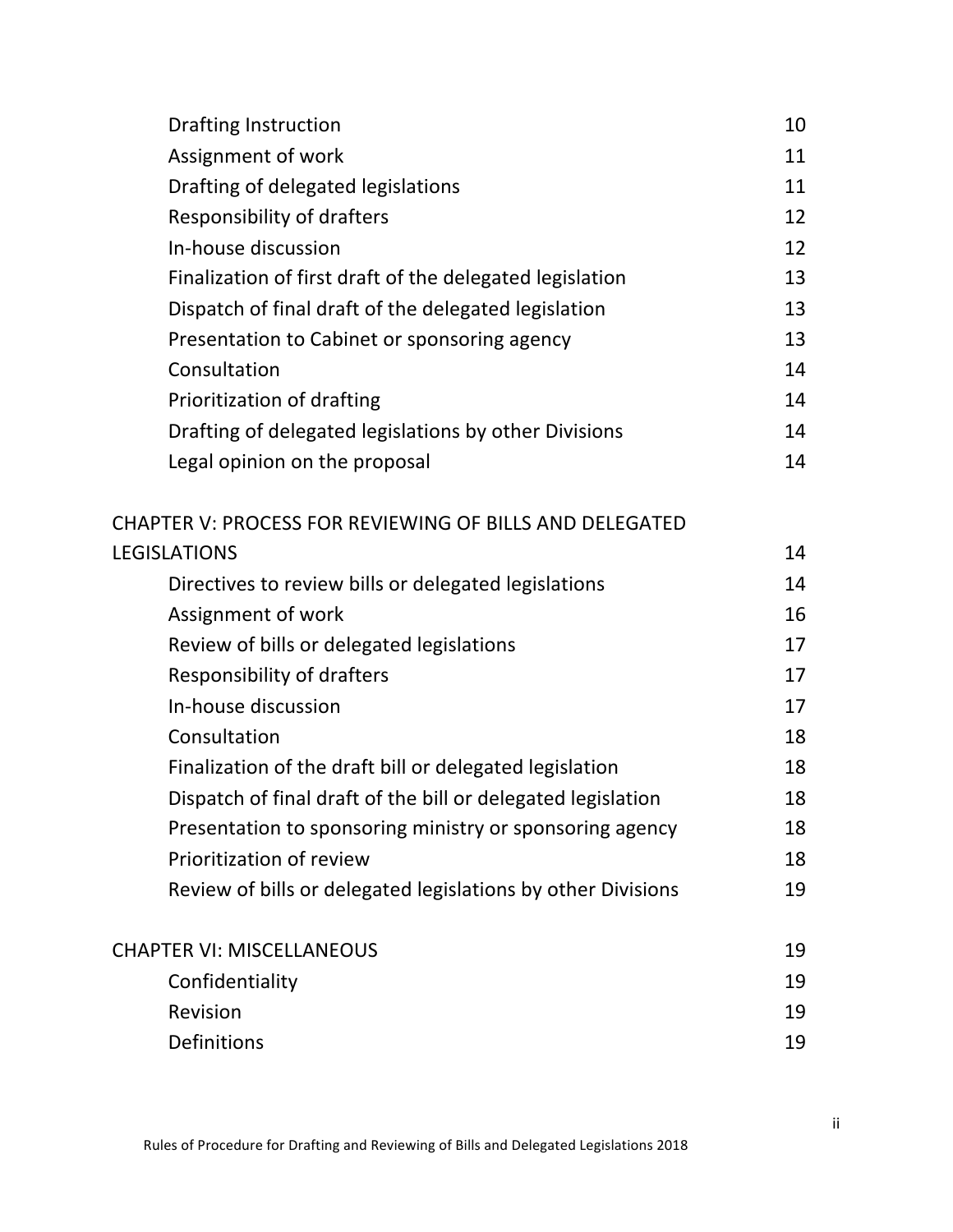## **RULES OF PROCEDURE FOR DRAFTING AND REVIEWING OF BILLS AND DELEGATED LEGISLATIONS 2018**

In exercise of the power vested by section 101 of the Office of the Attorney General Act of Bhutan 2015, the Attorney General hereby frames and issues the Rules of Procedure for Drafting and Reviewing of Bills and Delegated Legislations 2018 as follows:

## **CHAPTER I PRELIMINARY**

#### **Title**

1. These rules are the Rules of Procedure for Drafting and Reviewing of Bills and Delegated Legislations 2018.

#### **Commencement**

2. These rules come into force on the  $14^{th}$  Day of  $2^{nd}$  Month of the Earth Male Dog Year corresponding to the 30<sup>th</sup> of March 2018.

#### **Application**

- 3. These rules apply to:
	- (1) an attorney of the Office of the Attorney General authorized to carry out the drafting or reviewing of a bill or delegated legislation for the government; and
	- (2) a ministry, government agency or constitutional office collaborating with the Office in drafting or reviewing of a bill or delegated legislation.

#### **Purpose**

- 4. The purpose of these rules are to:
	- (1) streamline the process of drafting and reviewing of a bill and delegated legislation in the Office, and the ministry, government agency or constitutional office collaborating with the Office in drafting or reviewing of a bill and delegated legislation;
	- (2) provide clear time frames for drafting and reviewing of a bill and delegated legislation;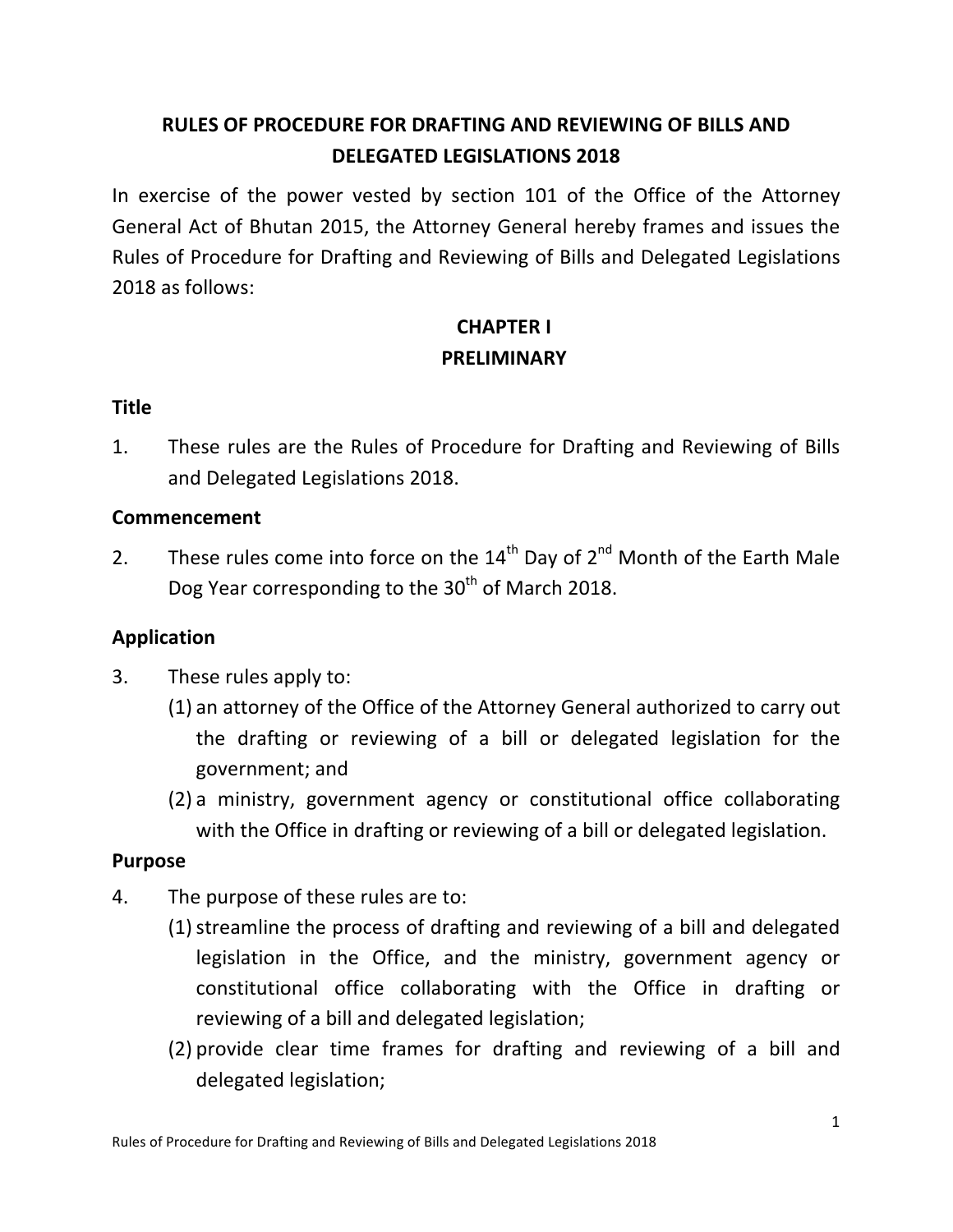- (3) specify the responsibility of a drafter for drafting and reviewing of a bill and delegated legislation; and
- (4) stipulate on the contents of Clear and Detailed Policy Guideline through Drafting Instruction and supporting documents for drafting and reviewing of a bill and delegated legislation.

## **CHAPTER II DRAFTING AND REVIEWING DIVISION**

- 5. The Drafting and Reviewing Division of the Office shall be responsible for drafting and reviewing of bills and delegated legislations.
- 6. Notwithstanding rule 5 of these rules, the Attorney General may assign to a relevant attorney from another Division in the Office to draft or review a bill or delegated legislation.

#### **CHAPTER III**

#### **PROCESS FOR DRAFTING OF BILLS**

#### **Directives to draft bills**

- 7. A proposal to the Office by a requesting agency to draft a bill shall be routed through the Cabinet.
- 8. If the proposal is made to the Office directly, the Office shall inform the requesting agency to route the proposal through Cabinet.
- 9. If the Cabinet approves the proposal of the requesting agency, then it shall direct the Office in writing to draft the bill.
- 10. The directive to draft the bill from the Cabinet to the Office shall provide:
	- (1) Clear and Detailed Policy Guideline through Drafting Instruction if the proposal to draft the bill originates from the Cabinet; or
	- (2) Clear and Detailed Policy Guideline through Drafting Instruction submitted to the Cabinet by the requesting agency and approved accordingly, if the proposal originates from the requesting agency.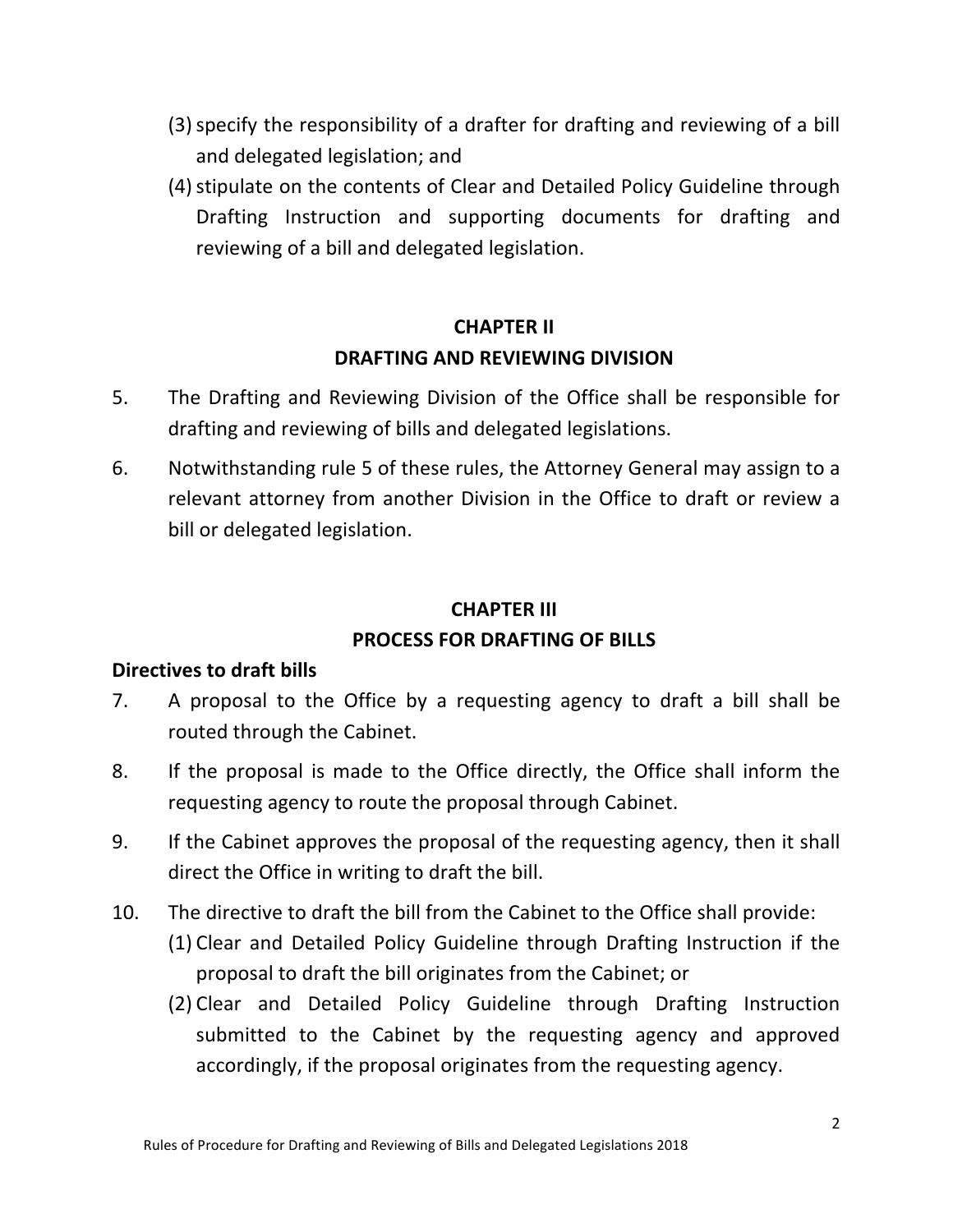- 11. Upon receipt of the directive, along with Drafting Instruction from the Cabinet, the Office shall inform the Cabinet or the sponsoring ministry, as the case may be, to designate a Drafting Instructor in writing to facilitate the Office in any matter related to drafting of the bill. However, if the proposal originated from a government agency or constitutional office, the sponsoring ministry may authorize the concerned government agency or constitutional office to designate the Drafting Instructor.
- 12. The Drafting Instructor shall be the focal person for the official correspondences between the Office and the Cabinet or the sponsoring ministry, as the case may be, thereafter.

#### **Drafting Instruction**

- 13. The Drafting Instruction shall be in writing and contain the following:
	- $(1)$  the background document, information or facts and the problem that the proposed law is intended to deal with;
	- $(2)$  a copy of the report or a reference, if a law review taskforce or a committee suggested the proposed law;
	- $(3)$  a copy of the judgment or legal opinion, if the proposed law arises out of an error or a problem in the law that was pointed out in the court judgment or the legal opinion;
	- $(4)$  state whether the proposal is derived out of Article 9 of the Constitution;
	- (5) comprehensive objectives intended to be achieved;
	- (6) state how the objectives are to be achieved including implementation strategies;
	- (7) if a new entity, institution or authority is to be established, details of its name and organization;
	- (8) state the powers and duties of relevant persons under the proposed law;
	- (9) state the enforcement provisions including search and seizure power, administrative penalty and license suspension;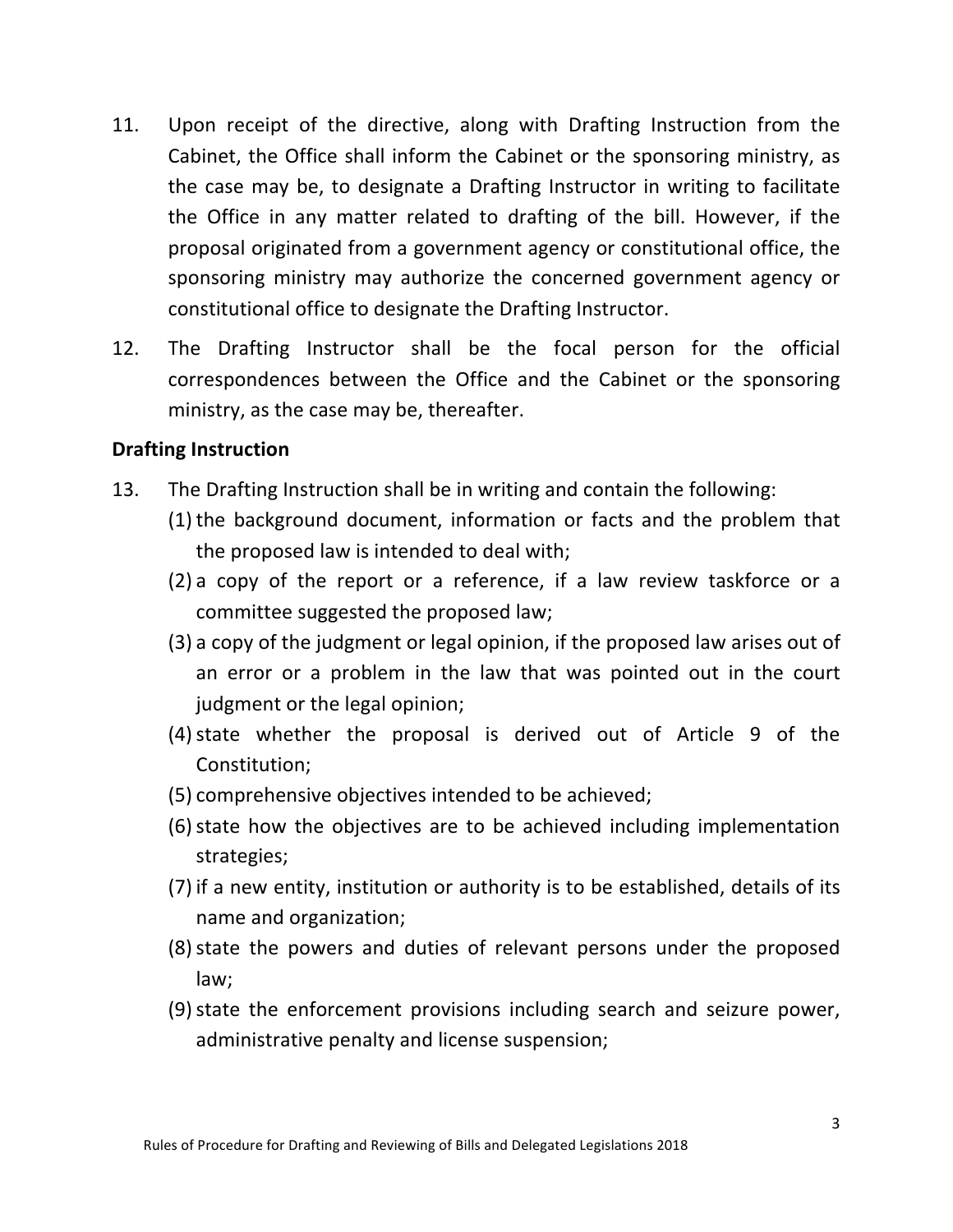- (10) suggest penalty for an offence created by the proposed law and state the rationale for the same;
- $(11)$  state to whom the proposed law is intended to apply;
- $(12)$  state whether some persons will be exempt from the proposed law;
- $(13)$  state whether there is a need to make the proposed law retroactive;
- (14) state whether a "sunset" provision is required;
- $(15)$  state whether a transitional provision is necessary and the type of transitional rule to be set out;
- $(16)$  state whether any other existing legislation or delegated legislation needs to be amended as a result of the proposed law;
- $(17)$  if the proposed law will take the form of amending legislation indicate the section that must be amended, where known;
- $(18)$  if the proposal is to amend or repeal a provision of an existing law, state the reason of the need of a new provision, or the amendment or repeal of an existing provision;
- $(19)$  state if authority to make delegated legislation is required and the scope of the delegated legislation;
- (20) if another ministry or agency is affected, indicate whether they have been consulted;
- (21) references to the experience and legislation in other jurisdictions that may be useful for the drafter;
- (22) state foreseeable implication and difficulty, whether legal, administrative or social;
- $(23)$  if a matter related to the proposed law is unresolved, indicate what it is and when it will be resolved; and
- (24) state whether the proposed law will be practicable or enforceable.

#### **Assignment of work**

14. Upon receipt of the directive from the Cabinet to draft a bill along with the Drafting Instruction, the Attorney General shall mark the assignment to the Director of the Legal Service Department, Chief of the Division or a relevant attorney of another Division of the Office within three working days.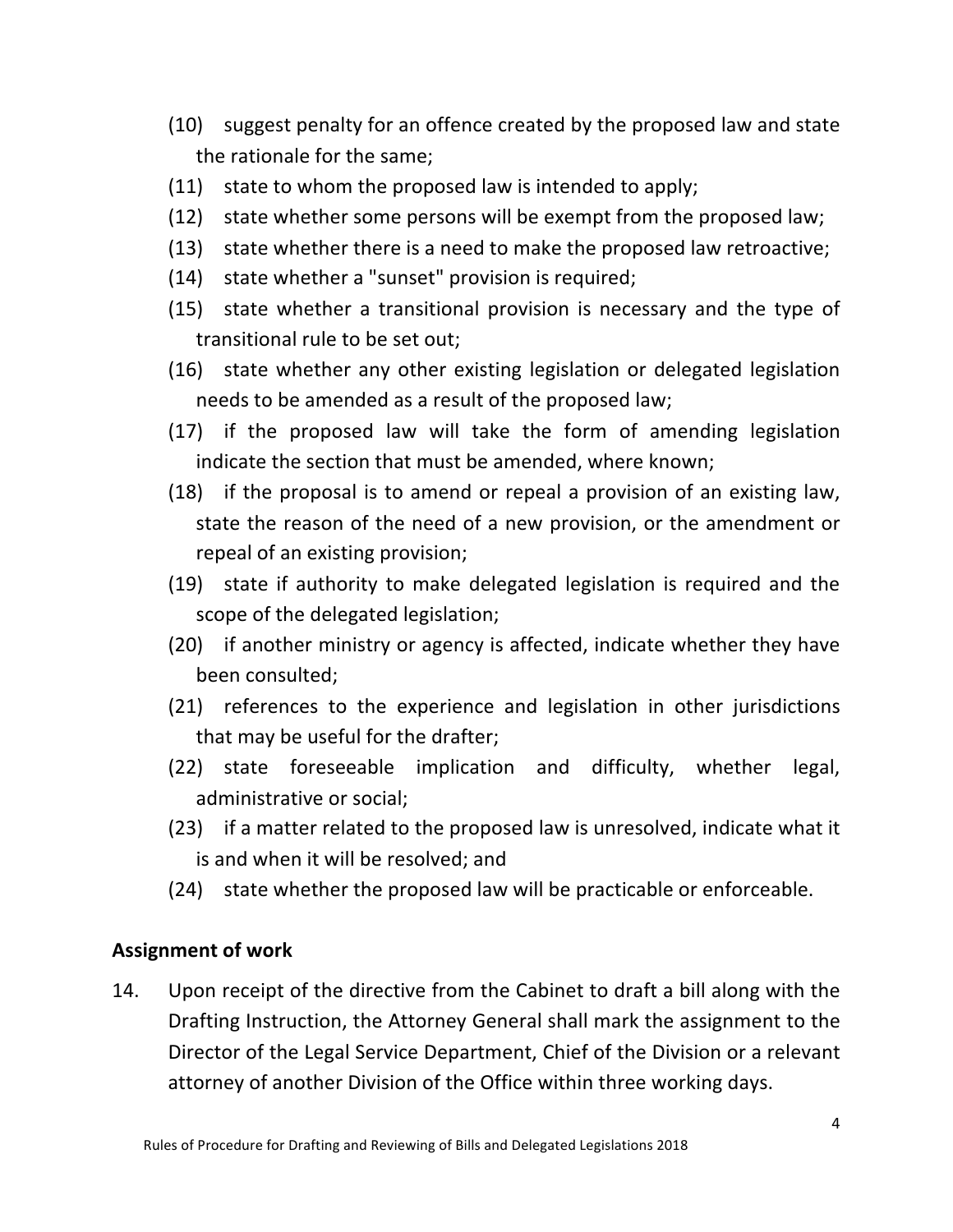- 15. If the assignment is marked to the Director of the Legal Service Department, the Director shall mark the assignment to the Chief of the Division within three working days.
- 16. If the assignment is marked to the Chief of the Division, the Chief shall identify an attorney in the Division to work on the assignment within five working days.
- 17. The concerned attorney (hereafter referred to as 'drafter') shall record the assignment including assignment date and name of the drafter in the register maintained with the Division.
- 18. If upon the scrutiny of the drafter, the Drafting Instruction provided under this Chapter is incomplete or inadequate, the Office shall in writing seek for further Drafting Instruction from the Cabinet.

#### **Planning of drafting**

- 19. The drafter shall:
	- $(1)$  prepare a work plan for drafting the bill; and
	- (2) in consultation with the Drafting Instructor constitute a technical committee from the relevant stakeholders if the subject matter of the bill is technical in nature, to seek for technical assistance during the drafting process.

## **Drafting of Bills**

- 20. The drafter shall prepare first draft of the bill within six months from the date of assignment of the drafting work.
- 21. If the subject matter of the bill is complex, technical, lengthy or the quality of the Drafting Instruction is incomplete or inadequate, the drafter shall prepare first draft of the bill within twelve months from the date of assignment of the drafting work.
- 22. Throughout the drafting process, the drafter shall consult with the Drafting Instructor on any pertinent issue that require further information or clarification.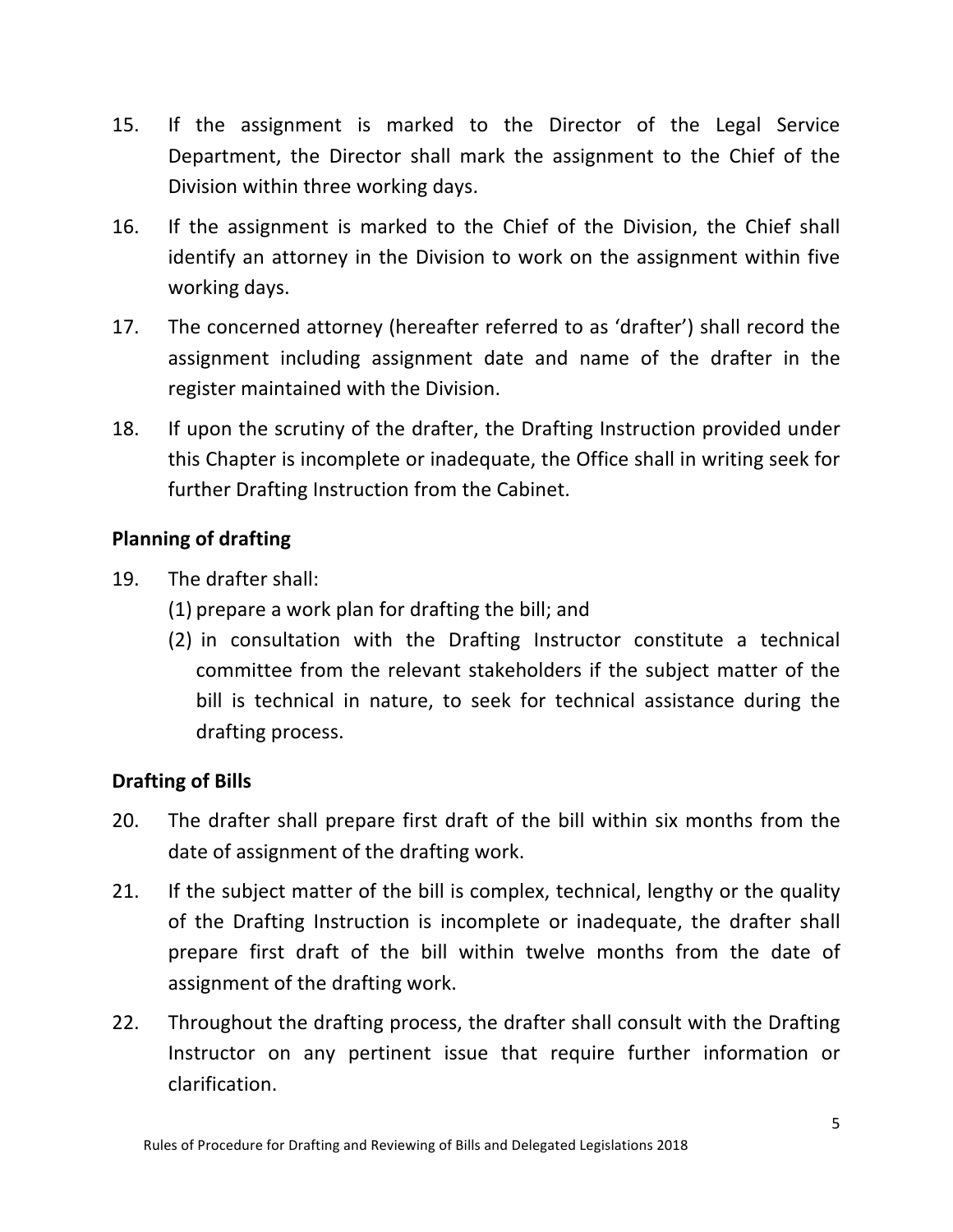#### **Responsibility of drafters**

- 23. A drafter of a bill shall:
	- (1) ensure that the proposed law is consistent with the fundamental rights enshrined under Article 7 of the Constitution;
	- $(2)$  ensure that the proposed law is consistent with the Constitution, the existing laws and the fundamental principles of fairness;
	- (3) ensure that the language is simple, clear and effective;
	- (4) ensure that the format and numbering of the proposed law is consistent with the prevailing drafting manuals and guidelines in force;
	- (5) ensure that the proposed law is worded consistently with the existing laws;
	- (6) advise the Drafting Instructor on potential issues that arise during the drafting process;
	- (7) assist the Drafting Instructor to decide on the enforcement issues, if any;
	- (8) raise issues on transitional provisions, if required; and
	- $(9)$  conduct meetings with the technical committee, if a technical committee is constituted under these rules.
- 24. A drafter shall decide in consultation with the Drafting Instructor on the following issues that may arise:
	- $(1)$  whether the proposed law complies with the Constitution, existing laws and fundamental principles of fairness;
	- (2) whether the proposed law contains an unusual offence or penalty provision not consistent with the sentencing pattern under the Penal Code of Bhutan;
	- (3) whether substantive legal matters are omitted from the proposed law to be covered in the delegated legislation;
	- (4) whether the courts are excluded from the decision-making in which they are normally involved;
	- (5) whether substantial degree of administrative discretion is conferred on officials which may attract unrestricted power; and
	- (6) if the proposed law is to apply retroactively and affects the rights or impose liabilities, the fairness of such a measure.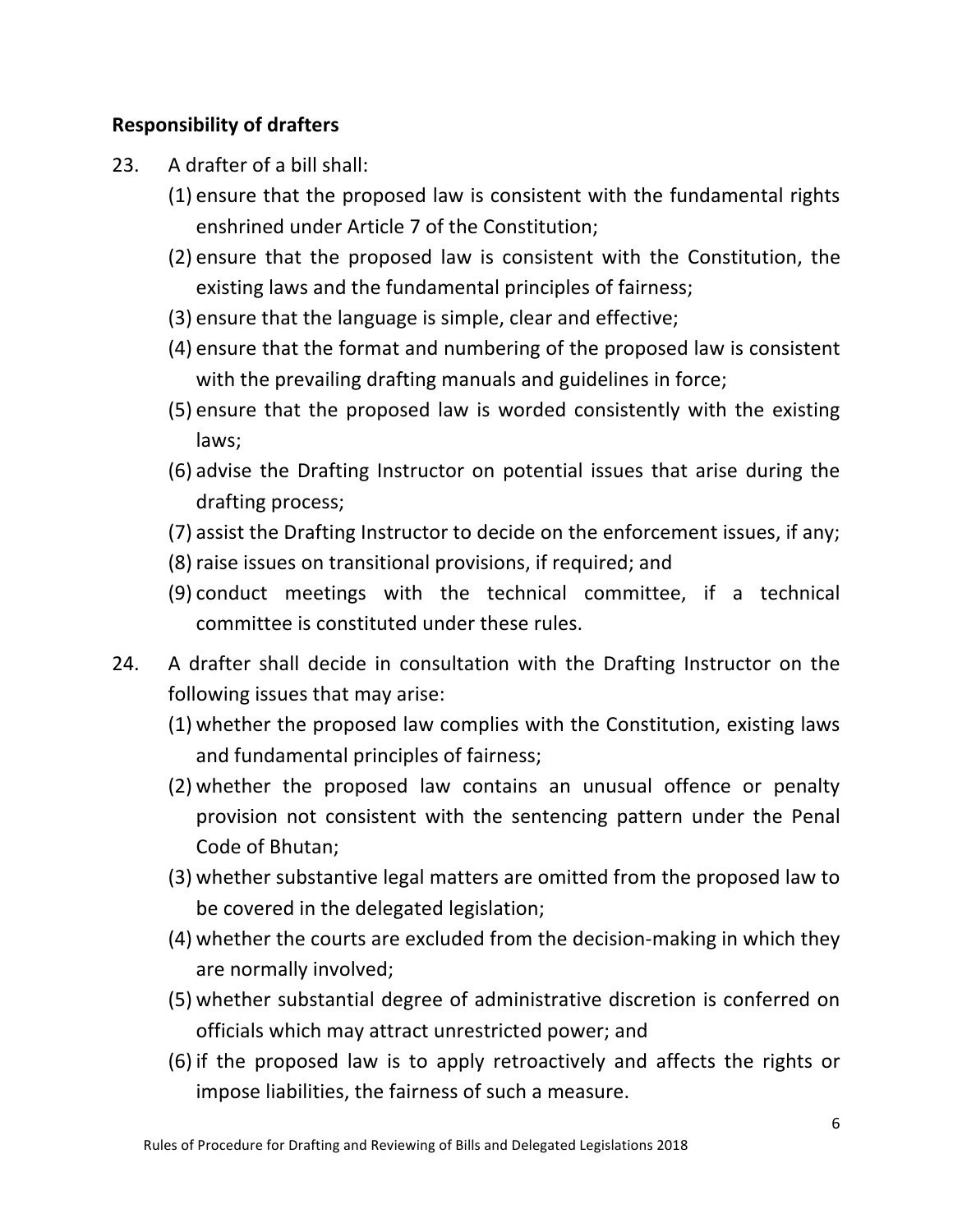#### **In-house discussion**

- 25. Within one month after first draft of the bill is ready, the drafter shall discuss first draft of the bill within the Division or Office and seek comments on it.
- 26. After the in-house discussion, necessary changes shall be made to first draft of the bill and it shall be reviewed by another drafter from the Division within two weeks which may be extended to one month having regard to the complexity, technicality or length of the draft bill.

#### **Finalization of first draft of the bill**

27. After the review is complete under rule 26 of these rules, the main drafter shall finalize first draft of the bill.

#### **Dispatch of final draft of the bill**

- 28. Upon finalization of first draft of the bill, the drafter shall obtain the sign and seal of the Attorney General and dispatch it to the:
	- (1) Cabinet, if the proposal to draft the bill originated from the Cabinet; or
	- $(2)$  sponsoring ministry, if the proposal to draft the bill originated from a requesting agency, with a copy to the Cabinet.
- 29. The drafter shall maintain a copy of final draft of the bill with the Division for future reference and record.

#### **Presentation to Cabinet or sponsoring ministry**

- 30. The drafter shall make presentation on final draft of the bill, on a date agreed in consultation with the Cabinet or the sponsoring ministry, as the case may be, to the:
	- (1) Cabinet, if required by the Cabinet and the proposal to draft the bill originated from the Cabinet; or
	- (2) sponsoring ministry, if required by the sponsoring ministry and the proposal to draft the bill originated from a requesting agency.
- 31. One or more attorneys from the Division may accompany the drafter to assist with the presentation.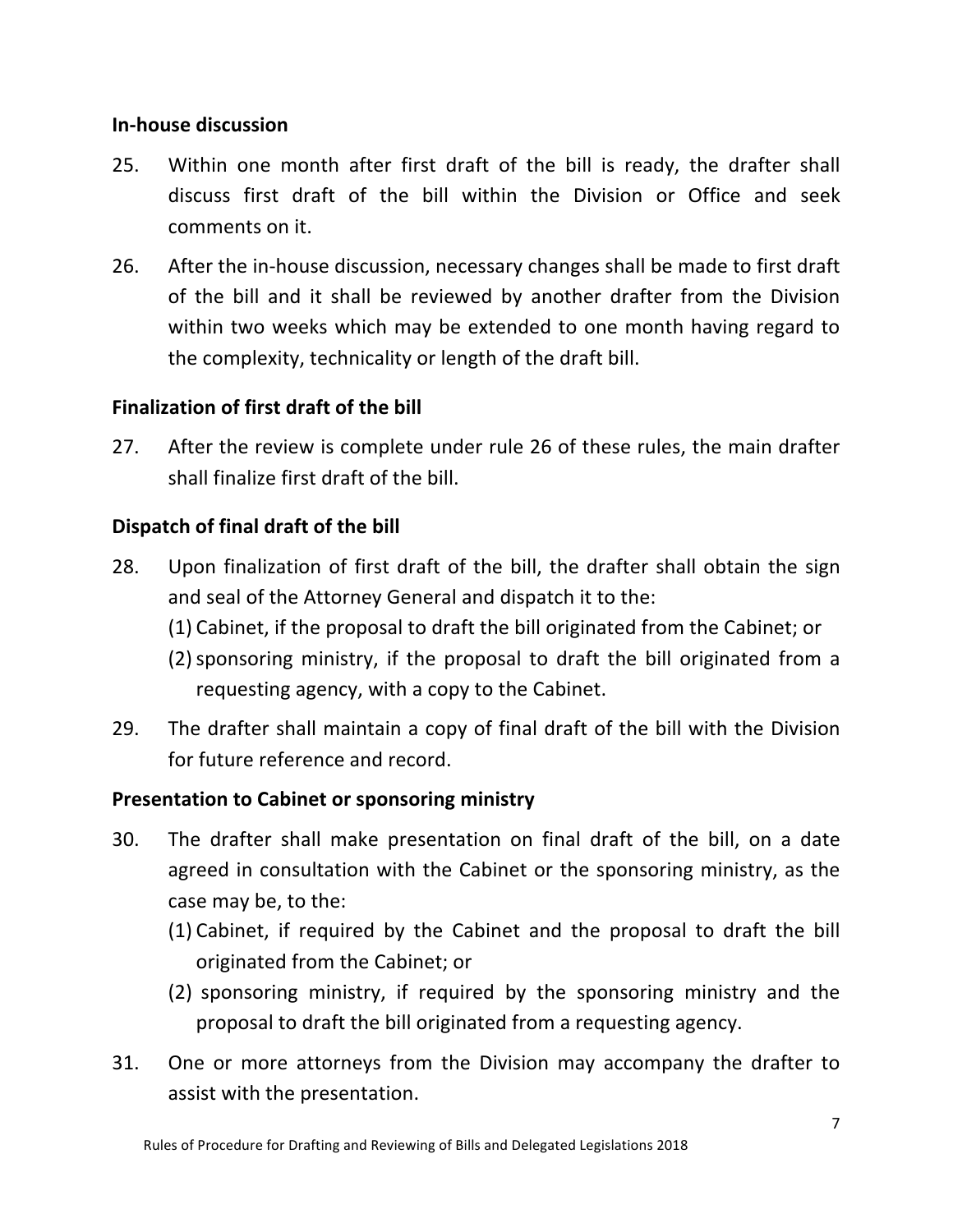#### **Consultation**

- 32. After submission of final draft of the bill to the Cabinet and the presentation by the Office on their request, if the proposal to draft the bill originated from the Cabinet, the Cabinet may direct the Office to conduct a consultation meeting and the Office shall conduct such consultation meeting with the relevant stakeholders.
- 33. After the submission of final draft of the bill to the sponsoring ministry and the presentation by the Office on their request, if the proposal to draft the bill originated from a requesting agency, the bill may be submitted to the Cabinet by the sponsoring ministry.
- 34. After the submission of final draft of the bill by the sponsoring ministry to the Cabinet, if the Cabinet directs the Office to conduct a consultation meeting, the Office shall in collaboration with the sponsoring ministry conduct such consultation meeting with the relevant stakeholders.
- 35. After the consultation meeting is conducted, necessary changes shall be made to final draft of the bill and the drafter shall obtain the sign and seal of the Attorney General and dispatch it to the:
	- (1) Cabinet, if the proposal to draft the bill originated from the Cabinet; or
	- $(2)$  sponsoring ministry, if the proposal to draft the bill originated from a requesting agency, with a copy to the Cabinet.
- 36. The drafter shall maintain a copy of final draft of the bill with the Division for future reference and record.

#### **Prioritization of drafting**

37. Notwithstanding the time frames mentioned under these rules, if the Cabinet directs the Office to draft a bill on urgent basis, the drafter shall accord priority to such urgent proposal and draft the bill.

#### **Drafting of bills by other Divisions**

38. If a bill is drafted by other Divisions of the Office, the same procedure shall be followed.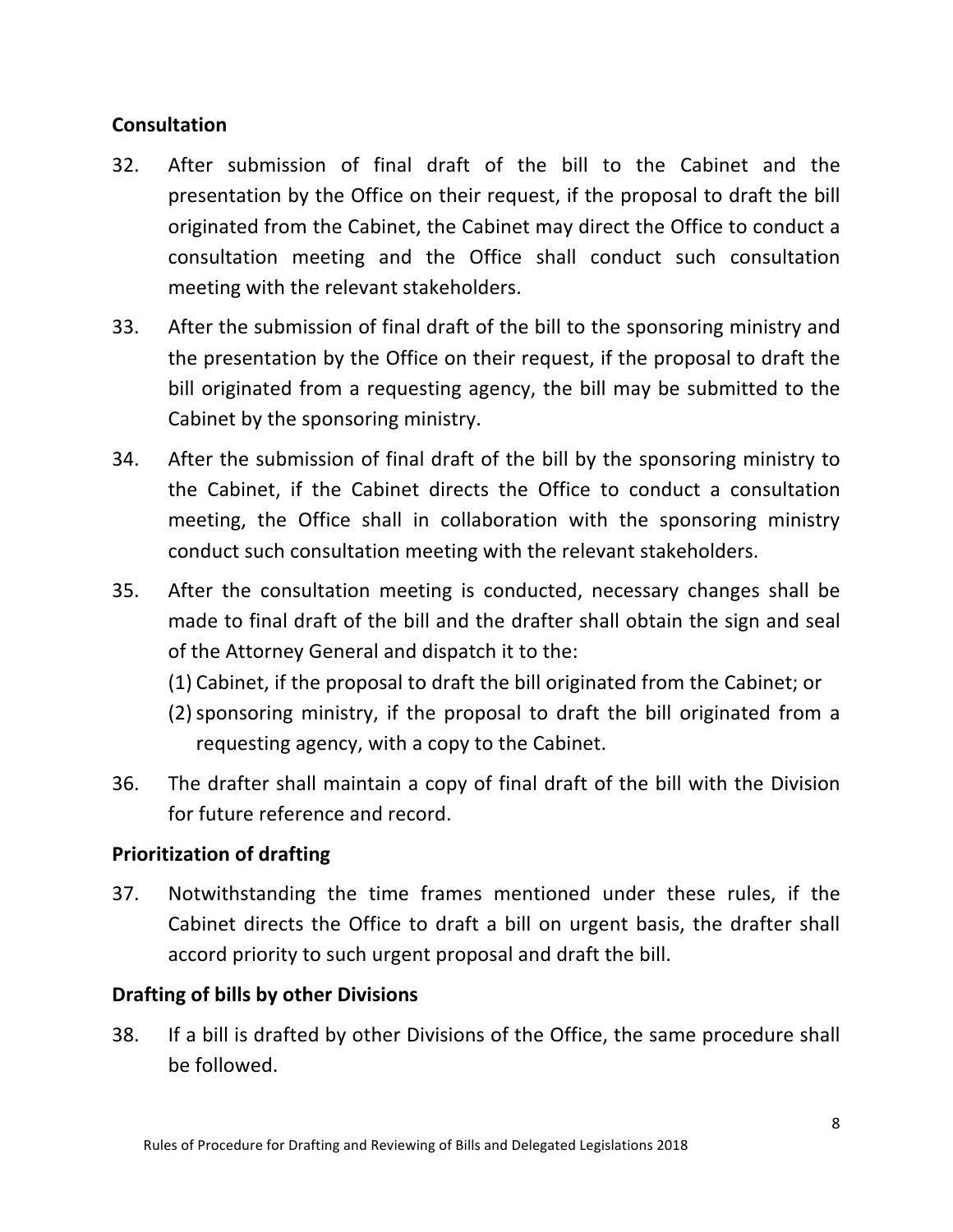#### Legal opinion on the legislative proposal

39. The Office may provide legal opinion to a ministry, government agency or constitutional office on the legal aspects of a legislative proposal, if the request is routed through the Cabinet.

## **CHAPTER IV PROCESS FOR DRAFTING OF DELEGATED LEGISLATIONS**

#### **Directives to draft delegated legislations**

- 40. A proposal to the Office by a requesting agency to draft a delegated legislation shall be routed through the Cabinet.
- 41. If a proposal is made to the Office directly, the Division shall inform the requesting agency to route the proposal through the Cabinet.

## **Delegated legislations to be issued under the authority of a law enacted by Parliament**

- 42. If the Cabinet approves the proposal of a requesting agency to draft a delegated legislation to be issued under the authority of a law enacted by Parliament, then it shall direct the Office in writing to draft the delegated legislation, with a copy of the letter to the requesting agency.
- 43. Thereafter, the sponsoring agency shall provide the Office with Clear and Detailed Policy Guideline through Drafting Instruction.

## Delegated legislations to be issued in exercise of powers consistent with the **Constitution but not provided by law enacted by Parliament**

- 44. The directive to draft a delegated legislation to be issued by the Executive organ of the government in exercise of powers consistent with the Constitution but not provided by law enacted by Parliament, from the Cabinet to the Office shall provide:
	- (1) Clear and Detailed Policy Guideline through Drafting Instruction if the proposal originates from the Cabinet; or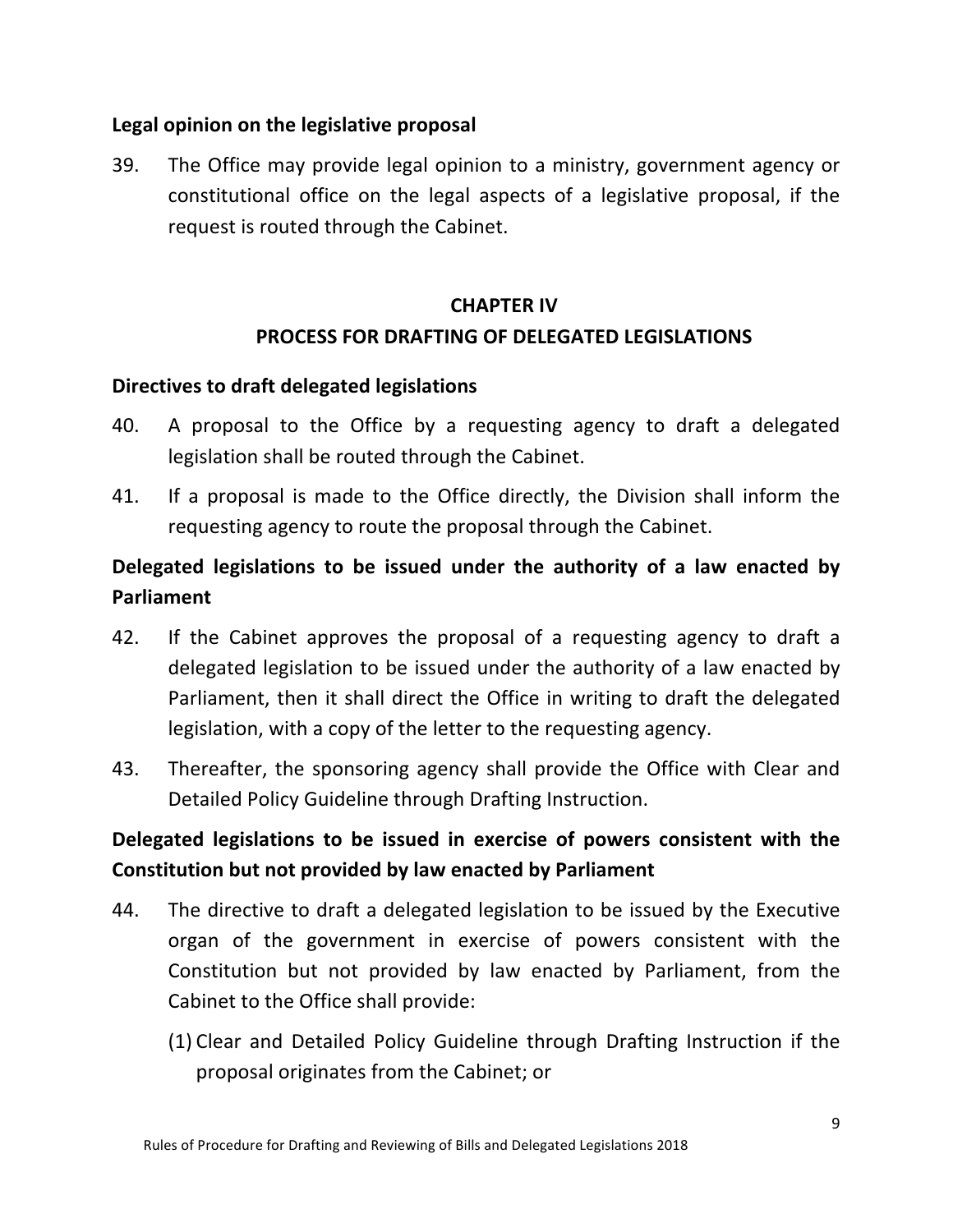- (2) Clear and Detailed Policy Guideline through Drafting Instruction submitted to the Cabinet by the requesting agency and approved accordingly, if the proposal originates from the requesting agency.
- 45. Upon receipt of the directive and Drafting Instruction, the Office shall inform the Cabinet or the sponsoring agency, as the case may be, to designate a Drafting Instructor in writing to facilitate the Office in any matter related to drafting the delegated legislation.
- 46. The Drafting Instructor shall be the focal person for the official correspondences between the Office and the Cabinet or the sponsoring agency, as the case may be, thereafter.

#### **Drafting Instruction**

- 47. The Drafting Instruction shall be in writing and contain the following:
	- $(1)$  the primary legislation according to which the delegated legislation is sought to be drafted, if there is a primary legislation;
	- (2) background document, information or facts and the extent of the proposed law;
	- (3) comprehensive objectives intended to be achieved;
	- $(4)$  state to whom the proposed law is intended to apply;
	- (5) state whether some persons will be exempt from the proposed law;
	- (6) state how the objectives are to be achieved including implementation strategies;
	- (7) procedures and processes;
	- $(8)$  the stipulation of fine, if any and the rationale for the stipulated amount;
	- (9) if the enforcement of provision requires involvement or collaboration with another ministry or agency, indicate whether they have been consulted; and
	- (10) foreseeable implication and difficulty in procedural enforcement.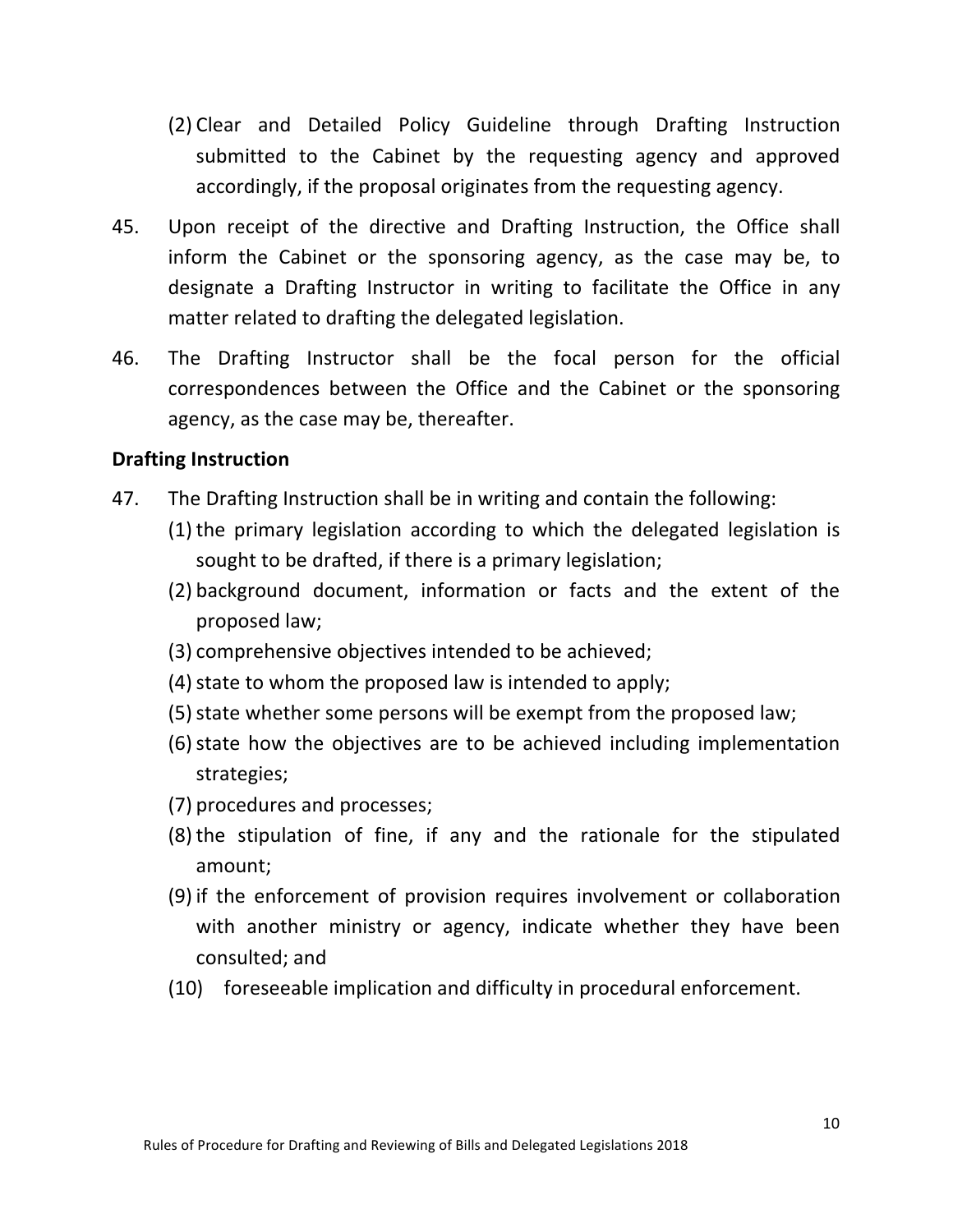#### **Assignment of work**

- 48. Upon receipt of the directive from the Cabinet to draft a delegated legislation along with Drafting Instruction from the Cabinet or the sponsoring agency, as the case may be, the Attorney General shall mark the assignment to the Director of the Legal Service Department, Chief of the Division or a relevant attorney of another Division of the Office within three working days.
- 49. If the assignment is marked to the Director of the Legal Service Department, the Director shall mark the assignment to the Chief of the Division within three working days.
- 50. If the assignment is marked to the Chief of the Division, the Chief shall identify an attorney in the Division to work on the assignment within five working days.
- 51. The concerned attorney (hereafter referred to as 'drafter') shall record the assignment including assignment date and name of the drafter in the register maintained with the Division.
- 52. If upon scrutiny of the drafter, the Drafting Instruction provided under this Chapter is incomplete or inadequate, the Office shall in writing seek for further Drafting Instruction from the Cabinet or the sponsoring agency, as the case may be.

#### **Drafting of delegated legislations**

- 53. The drafter shall prepare first draft of the delegated legislation within three months from the date of assignment of the drafting work.
- 54. If the subject matter of the delegated legislation is complex, technical, lengthy or the quality of the documents provided is incomplete or inadequate, the drafter shall prepare the first draft within six months from the date of assignment of the drafting work.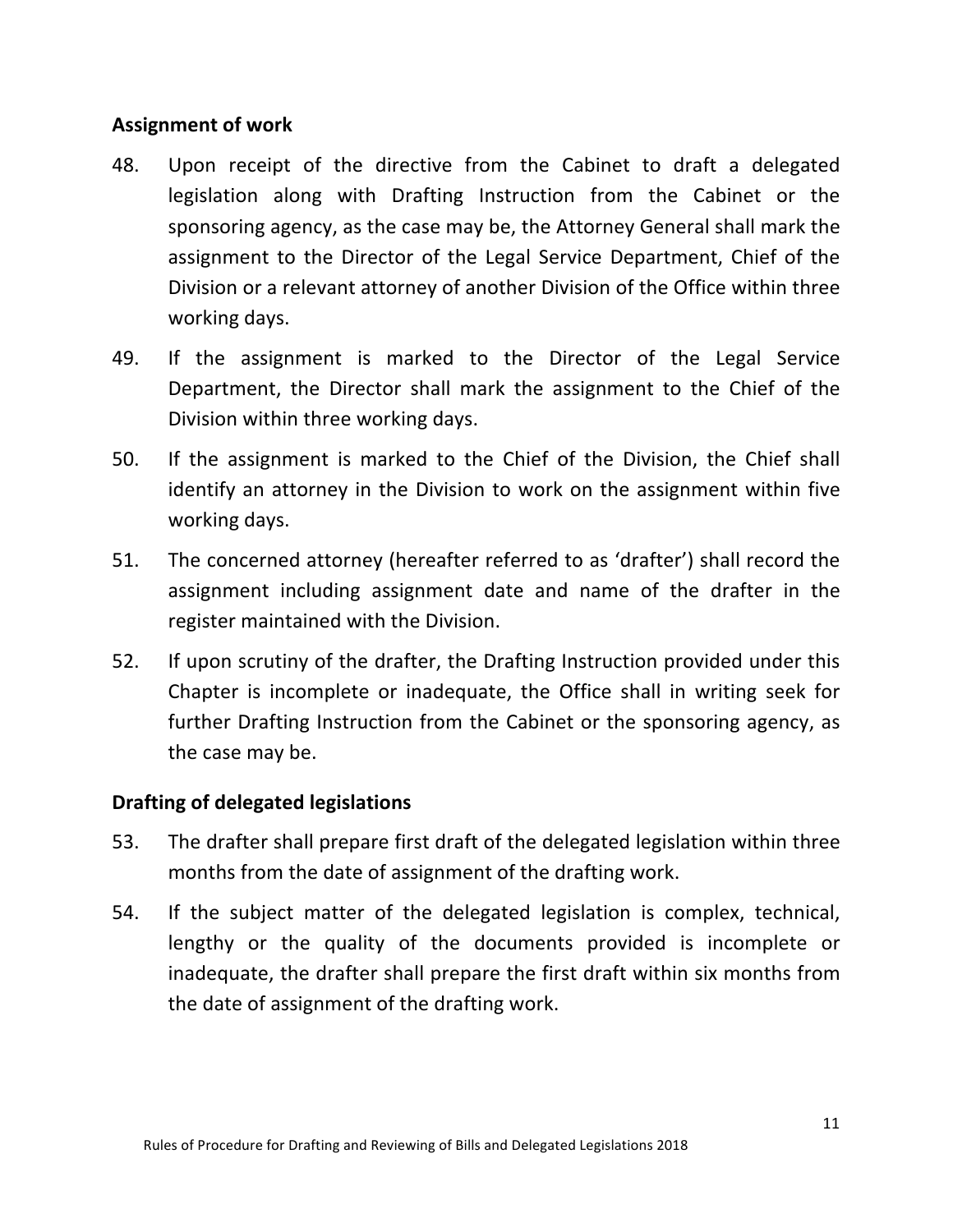55. Throughout the drafting process, the drafter shall consult with the Drafting Instructor on any pertinent issue that require further information or clarification. 

#### **Responsibility of drafters**

- 56. A drafter of a delegated legislation shall:
	- $(1)$  ensure that the proposed law is consistent with the Constitution, the primary legislation if there is a primary legislation, the existing laws and the fundamental principles of fairness;
	- (2) ensure that the proposed law does not deal with substantive matters relevant to be covered under legislations;
	- (3) ensure that the proposed law does not amend an existing legislation;
	- (4) ensure that the proposed law does not prescribe for penal offences;
	- (5) ensure that the proposed law does not confer powers of enforcement including entry, search, seizure or arrest if such powers are not given under the primary legislation or if there is no primary legislation with regard to the proposed law;
	- (6) ensure that the language is simple, clear and effective;
	- (7) ensure that the proposed law does not sub-delegate powers to others unless authorized by the primary legislation or if there is no primary legislation with regard to the proposed law;
	- (8) ensure the format of the proposed law is consistent with the prevailing drafting manual and guidelines in force;
	- (9) ensure that the proposed law is worded consistently with the existing laws; and
	- (10) advise the Drafting Instructor on potential issues that may arise during the drafting process.

#### **In-house discussion**

57. Within one month after first draft of the delegated legislation is ready, the drafter shall discuss first draft of the delegated legislation within the Division or Office and seek comments on it.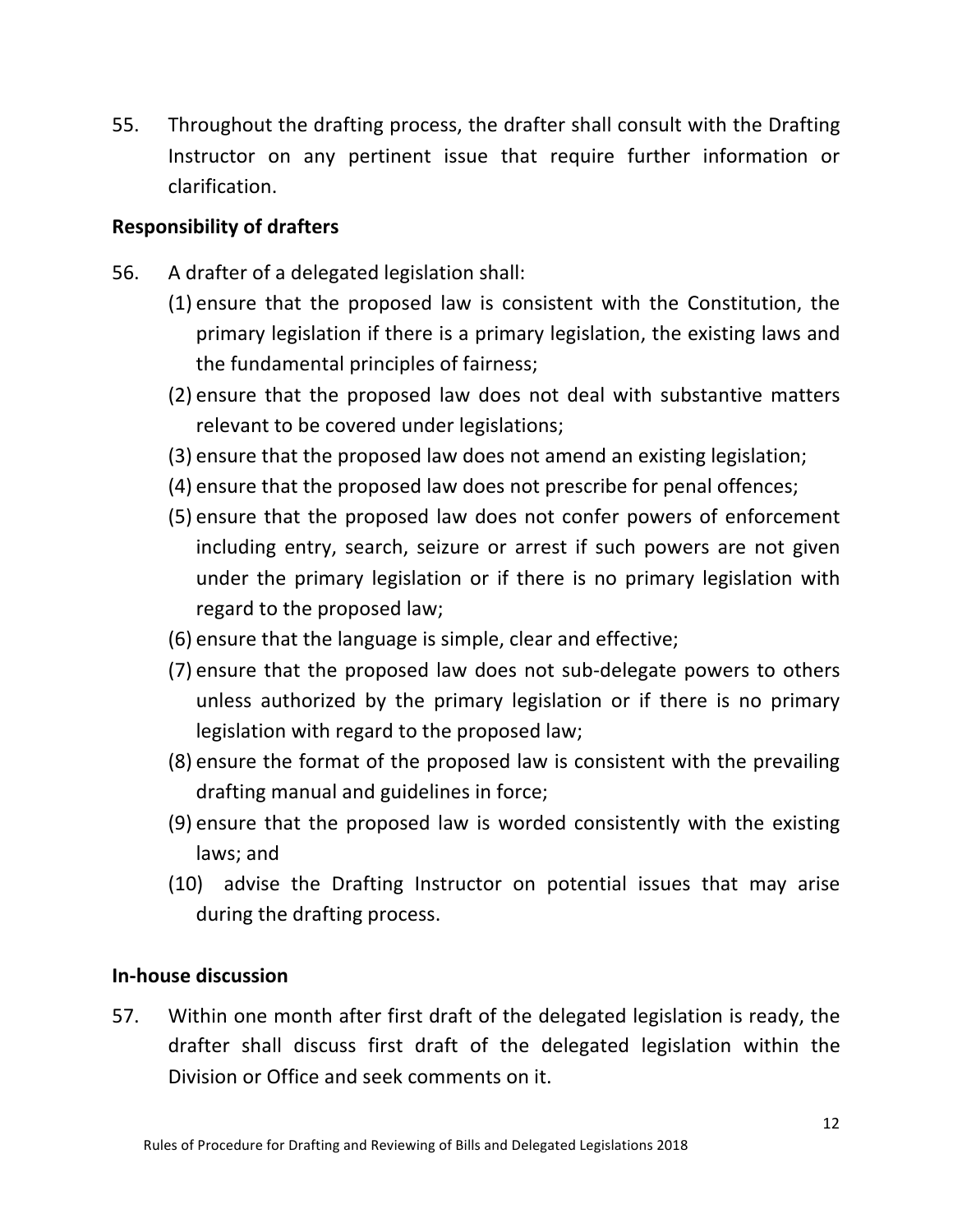58. After the in-house discussion, necessary changes shall be made to first draft of the delegated legislation and it shall be reviewed by another drafter from the Division within two weeks which may be extended to one month having regard to the complexity, technicality or length of the draft delegated legislation.

#### Finalization of first draft of the delegated legislation

59. After the review is complete under rule 58 of these rules, the main drafter shall finalize first draft of the delegated legislation.

#### **Dispatch of final draft of the delegated legislation**

- 60. Upon finalization of first draft of the delegated legislation, the drafter shall obtain the sign and seal of the Attorney General and dispatch it to the:
	- (1) Cabinet, if the proposal to draft the delegated legislation originated from the Cabinet: or
	- (2) sponsoring agency, if the proposal to draft the delegated legislation originated from the sponsoring agency, with a copy to the Cabinet.
- 61. The drafter shall maintain a copy of final draft of the delegated legislation with the Division for future reference and record.

#### **Presentation to Cabinet or sponsoring agency**

- 62. The drafter shall make a presentation on final draft of the delegated legislation, on a date agreed in consultation with the Cabinet or the sponsoring agency, as the case may be, to the:
	- (1) Cabinet, if required by the Cabinet and the proposal to draft the delegated legislation originated from the Cabinet; or
	- (2)sponsoring agency, if required by the sponsoring agency and the proposal to draft the delegated legislation originated from the sponsoring agency.
- 63. One or more attorneys from the Division may accompany the drafter to facilitate with the presentation.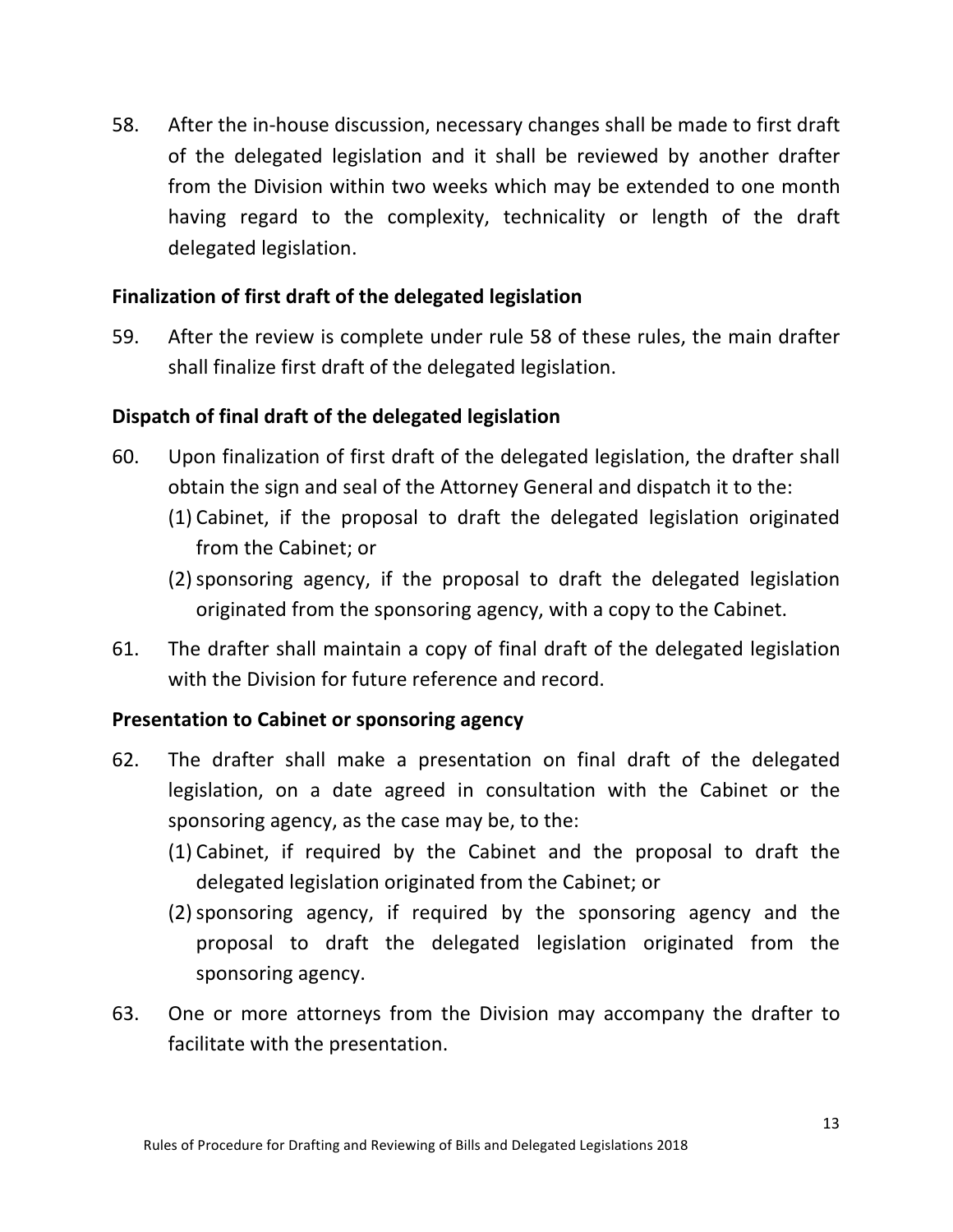#### **Consultation**

64. The consultation meeting on the draft delegated legislation shall be conducted by the Cabinet or sponsoring agency, as the case may be, if required. 

#### **Prioritization of drafting**

65. Notwithstanding the time frames mentioned under these rules, if the Cabinet directs the Office to draft a delegated legislation on urgent basis, the drafter shall accord priority to such urgent proposals and draft the delegated legislation.

#### **Drafting of delegated legislations by other Divisions**

66. If a delegated legislation is drafted by other Divisions of the Office, the same procedure shall be followed.

#### Legal opinion on the proposal

67. The Office may provide legal opinion to a ministry, government agency or constitutional office on the legal aspects of the proposal on drafting delegated legislation, if the request is routed through the Cabinet.

#### **CHAPTER V**

#### **PROCESS FOR REVIEWING OF BILLS AND DELEGATED LEGISLATIONS**

#### **Directives to review bills or delegated legislations**

- 68. A proposal to the Office by a requesting agency to review a draft bill or delegated legislation shall be routed through the Cabinet.
- 69. If the proposal is made to the Office directly, the Office shall inform the requesting agency to route it through the Cabinet.
- 70. If the Cabinet approves the proposal of the requesting agency, then it shall direct the Office in writing to review the draft bill or delegated legislation.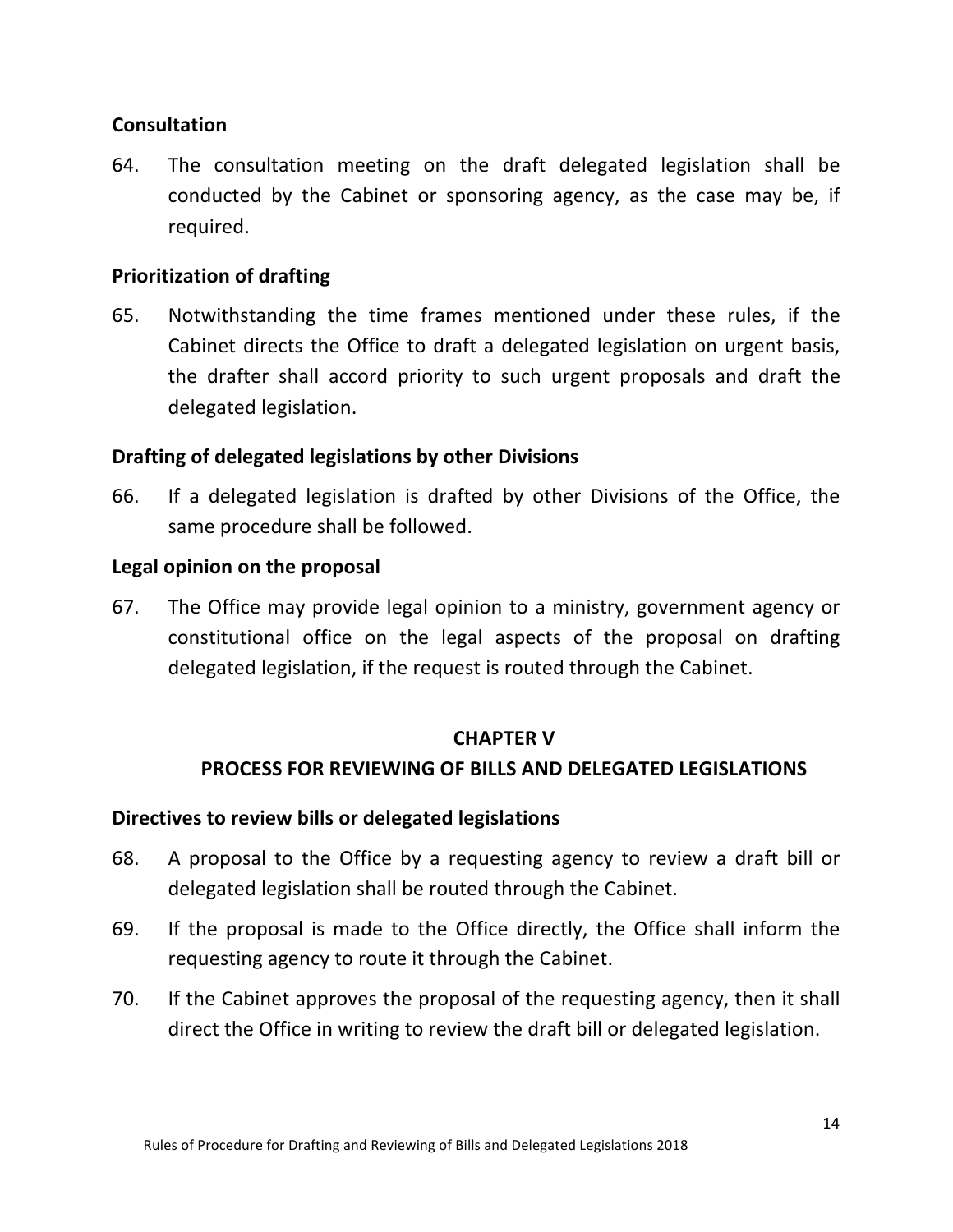- 71. The directive to review the draft bill from the Cabinet to the Office shall provide the Office with the following background documents or information:
	- $(1)$  the Drafting Instruction given to the drafter of the draft bill;
	- (2) explanations on the purpose of each provision of the draft bill;
	- (3) if consultation meeting has been conducted, the documents relating to the consultation meeting and the comments received on the same;
	- $(4)$  if the comments from the consultation meeting are incorporated in the draft bill, the basis for doing so;
	- $(5)$  if the comments from the consultation meeting are not incorporated in the draft bill, the basis for not doing so; and
	- $(6)$  if legal opinion has been sought from the Office on the legislative proposal in relation to the draft bill, a copy of such opinion.
- 72. If the Cabinet directs the Office in writing to review a draft delegated legislation, the sponsoring agency shall provide the Office with the following background documents or information:
	- $(1)$  a copy of the primary legislation under which the draft delegated legislation is sought to be reviewed, if there is a primary legislation;
	- (2) the Drafting Instruction given to the drafter of the draft delegated legislation; and
	- (3) if a consultation meeting has been conducted, the documents relating to the consultation meeting and the comments received on the same.
- 73. Upon receipt of the directive along with the background documents or information from the Cabinet, to review a draft bill, the Office shall inform the sponsoring ministry to designate a Drafting Instructor in writing to facilitate the Office in any matter related to reviewing the draft bill. However, if the proposal originated from a government agency or constitutional office, the sponsoring ministry may authorize the concerned government agency or constitutional office to designate the Drafting Instructor.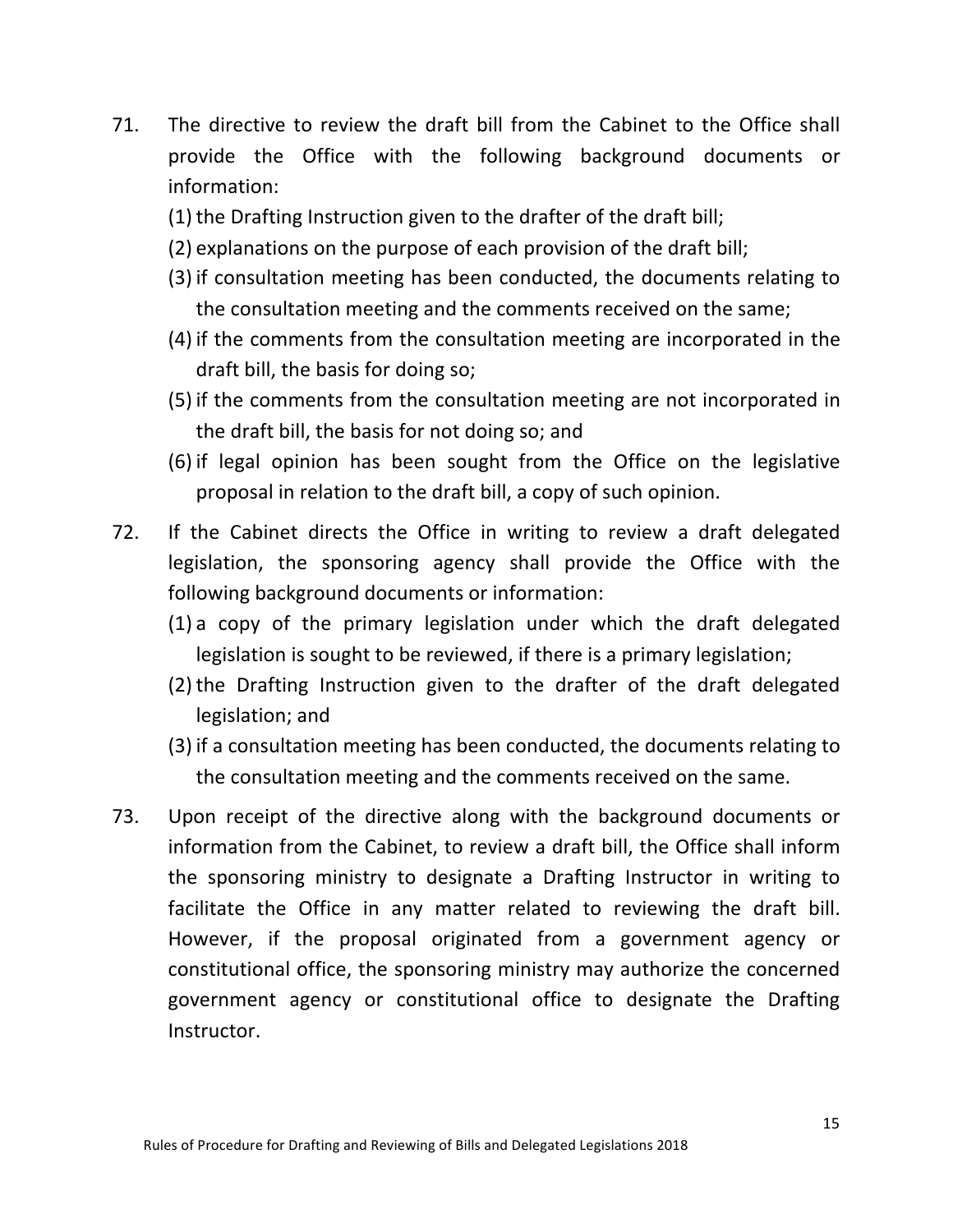- 74. Upon receipt of the directive from the Cabinet, and background documents or information from the sponsoring agency, to review a draft delegated legislation, the Office shall inform the sponsoring agency to designate a Drafting Instructor in writing to facilitate the Office in any matter related to reviewing the draft delegated legislation.
- 75. The Drafting Instructor shall be the focal person for the official correspondences between the Office, and the sponsoring ministry or sponsoring agency, as the case may be, thereafter.

#### **Assignment of work**

- 76. Upon receipt of the directive from the Cabinet to review a draft bill or delegated legislation along with the background documents or information from the Cabinet, or the sponsoring agency, as the case may be, the Attorney General shall mark the assignment to the Director of Legal Service Department, Chief of the Division or a relevant attorney of another Division of the Office within three working days.
- 77. If the assignment is marked to the Director of the Legal Service Department, the Director shall mark the assignment to the Chief of the Division within three working days.
- 78. If the assignment is marked to the Chief of the Division, the Chief shall identify an attorney in the Division to work on the assignment within five working days.
- 79. The concerned attorney (hereafter referred to as 'drafter') shall record the assignment including assignment date and name of the drafter in the register maintained with the Division.
- 80. If upon scrutiny of the drafter, the background documents or information provided under rule 71 or 72 of this Chapter are incomplete or inadequate, the Office shall seek further background documents or information from the Cabinet or the sponsoring agency, as the case may be.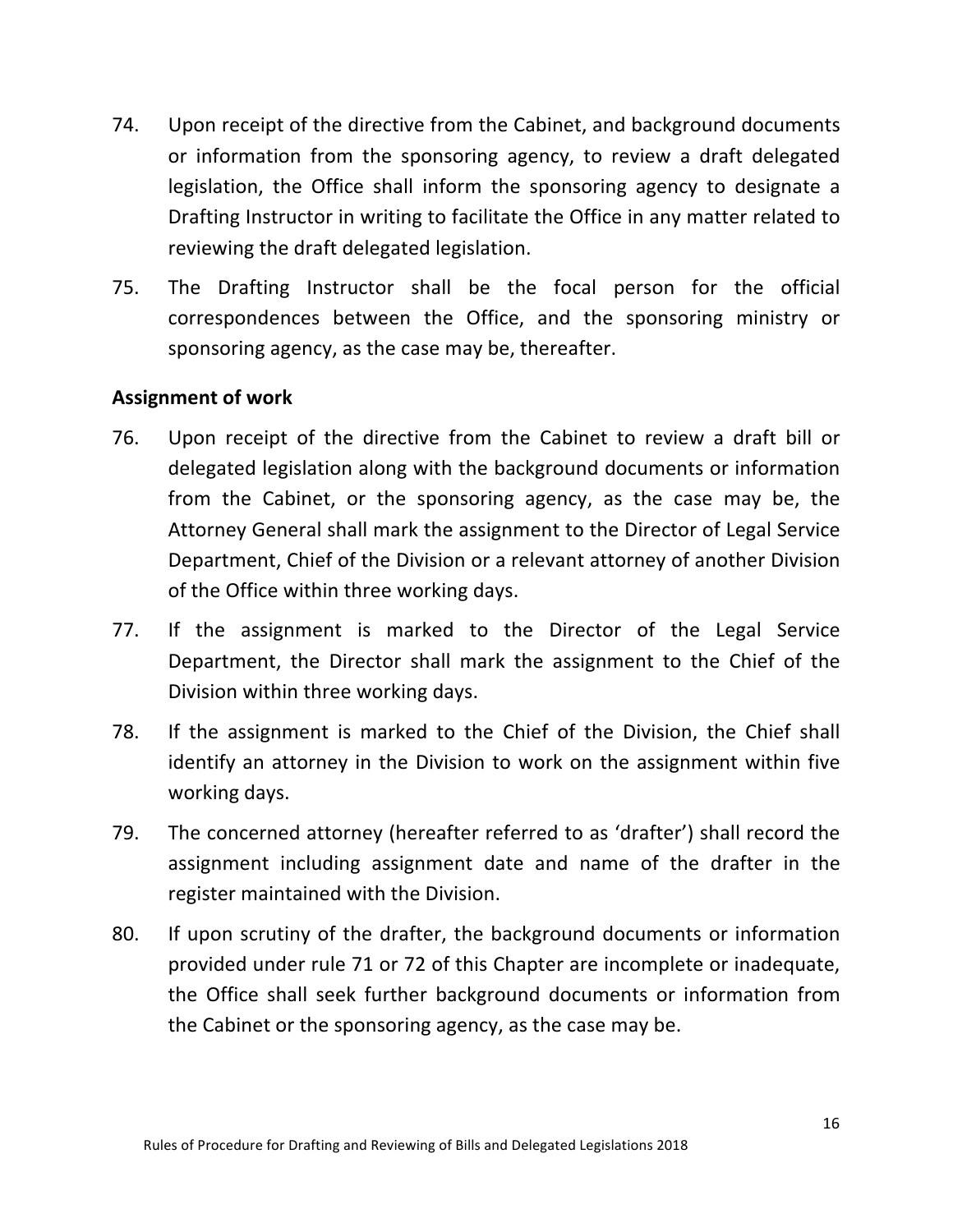#### **Review of bills or delegated legislations**

- 81. The drafter shall review a draft bill or a delegated legislation within three months from the date of assignment of the reviewing work.
- 82. If the subject matter of the draft bill or delegated legislation is complex, technical, lengthy or the background documents or information provided under these rules are incomplete or inadequate, the drafter shall review the draft bill or delegated legislation within four months from the date of assignment of the work.
- 83. During the reviewing process, the drafter shall consult with the Drafting Instructor on any pertinent issue that require further information or clarification.

#### **Responsibility of drafters**

84. Depending on the relevance to reviewing a bill or delegated legislation, a drafter reviewing a bill shall have the responsibility under rule 23 and 24 of these rules and a drafter reviewing a delegated legislation shall have the responsibility under rule 56 of these rules.

#### **In-house discussion**

- 85. Within one week after the reviewing of the draft bill or delegated legislation is complete, the drafter shall discuss the draft bill or delegated legislation within the Division or the entire Office and seek comments on the draft bill or delegated legislation.
- 86. After the in-house discussion, necessary changes shall be made to the draft bill or delegated legislation and the draft bill or delegated legislation shall be reviewed by another drafter from the Division within two weeks which may be extended to one month having regard to the complexity, technicality or length of the draft bill or delegated legislation.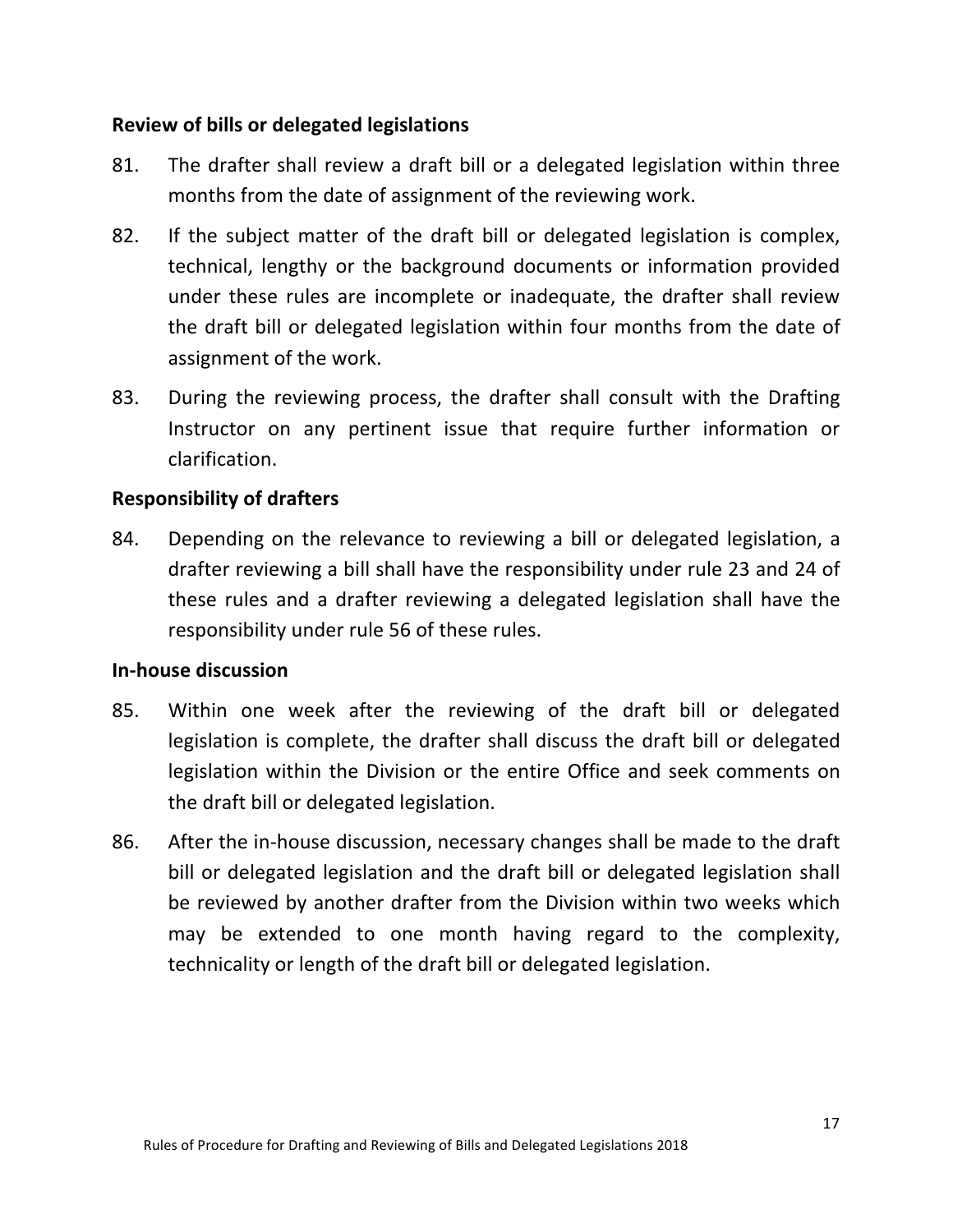#### **Consultation**

87. The consultation meeting on the draft bill or delegated legislation sent to the Office for review shall be conducted by the sponsoring ministry or sponsoring agency, as the case may be, if required.

#### Finalization of the draft bill or delegated legislation

88. After the review is complete under rule 86 of these rules, the main drafter shall finalize the draft bill or delegated legislation.

#### **Dispatch of final draft of the bill or delegated legislation**

- 89. Upon finalization of the draft bill or delegated legislation on review, the drafter shall obtain the sign and seal of the Attorney General and dispatch it directly to the sponsoring ministry or sponsoring agency, as the case may be, with a copy to the Cabinet.
- 90. The drafter shall maintain a copy of final draft of the bill or delegated legislation with the Division, for future reference and record.

#### **Presentation to sponsoring ministry or sponsoring agency**

- 91. The drafter shall make a presentation on final draft of the:
	- $(1)$  bill, to the sponsoring ministry on a date agreed between the drafter and the sponsoring ministry, if required;
	- (2) delegated legislation, to the sponsoring agency on a date agreed between the drafter and the sponsoring agency, if required.
- 92. One or more attorneys from the Division may accompany the drafter to assist with the presentation.

#### **Prioritization of review**

93. Notwithstanding the time frames mentioned under these rules, if the Cabinet directs the Office to review a bill or delegated legislation on urgent basis, the drafter shall accord priority to such urgent matters.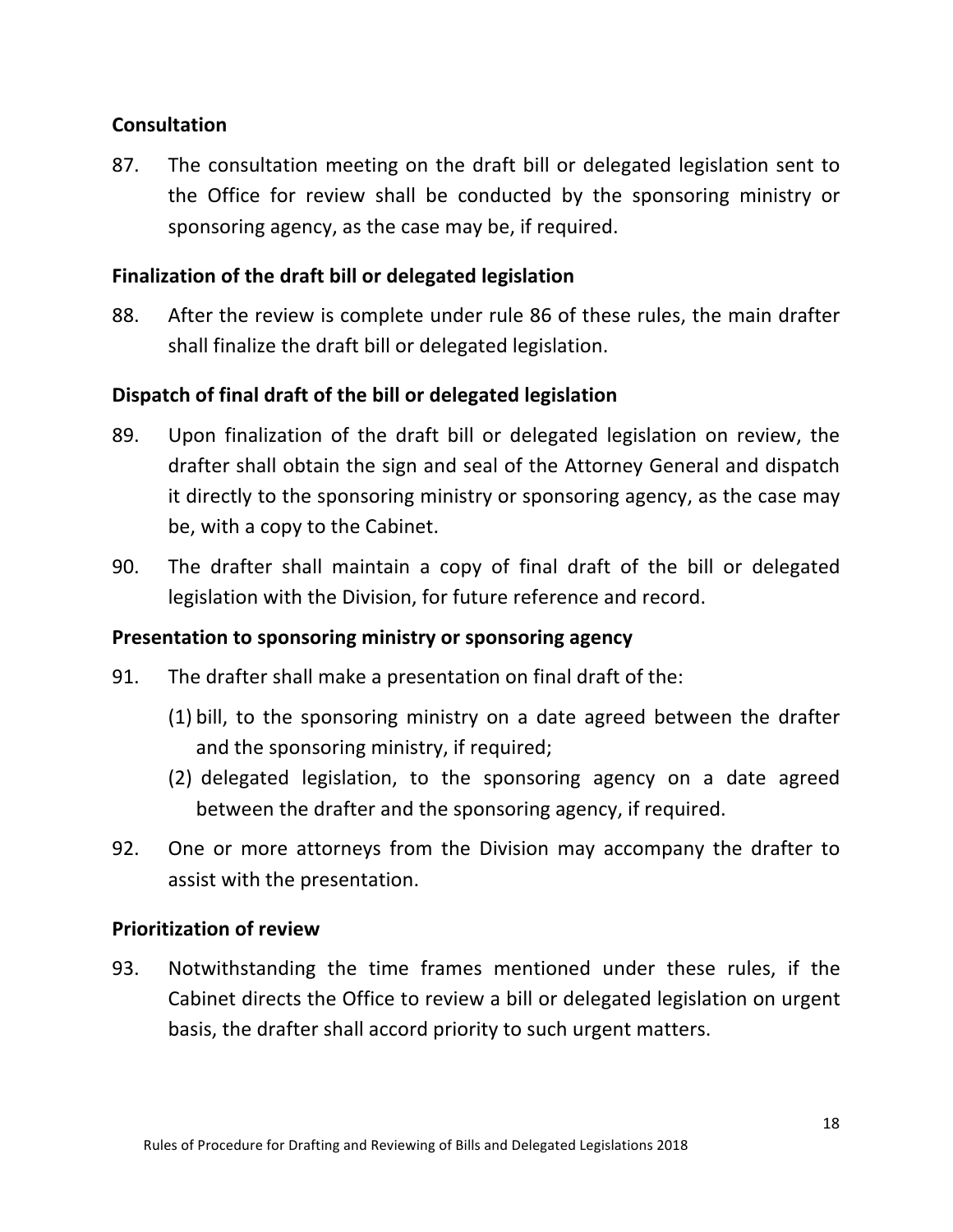#### **Review of bills or delegated legislations by other Divisions**

94. If a bill or delegated legislation is reviewed by other Divisions of the Office, the same procedure shall be followed.

## **CHAPTER VI MISCELLANEOUS**

#### **Confidentiality**

95. A drafter shall apply the code of ethics applicable to the profession and maintain the confidentiality on the content of the bill and delegated legislation being drafted or reviewed by the Office, unless there is approval from the government.

#### **Revision**

96. The Attorney General may revise these rules in consultation with the Division, if required.

#### **Definitions**

- 97. Unless the context otherwise requires:
	- (1) "Act" means the Office of the Attorney General Act 2015;
	- (2) "delegated legislations" means any legal instrument that is framed and issued by the Executive organ of Government including its agencies under the authority of the law enacted by Parliament or any legal instrument that is framed and issued by the Executive organ of the Government in exercise of powers consistent with the Constitution but not provided by law enacted by Parliament.
	- (3) "Division" means the Drafting and Review Division of the Office of the Attorney General;
	- (4) "government agency" includes an autonomous body, a statutory body or a non-statutory body;
	- (5) "Office" means Office of the Attorney General;